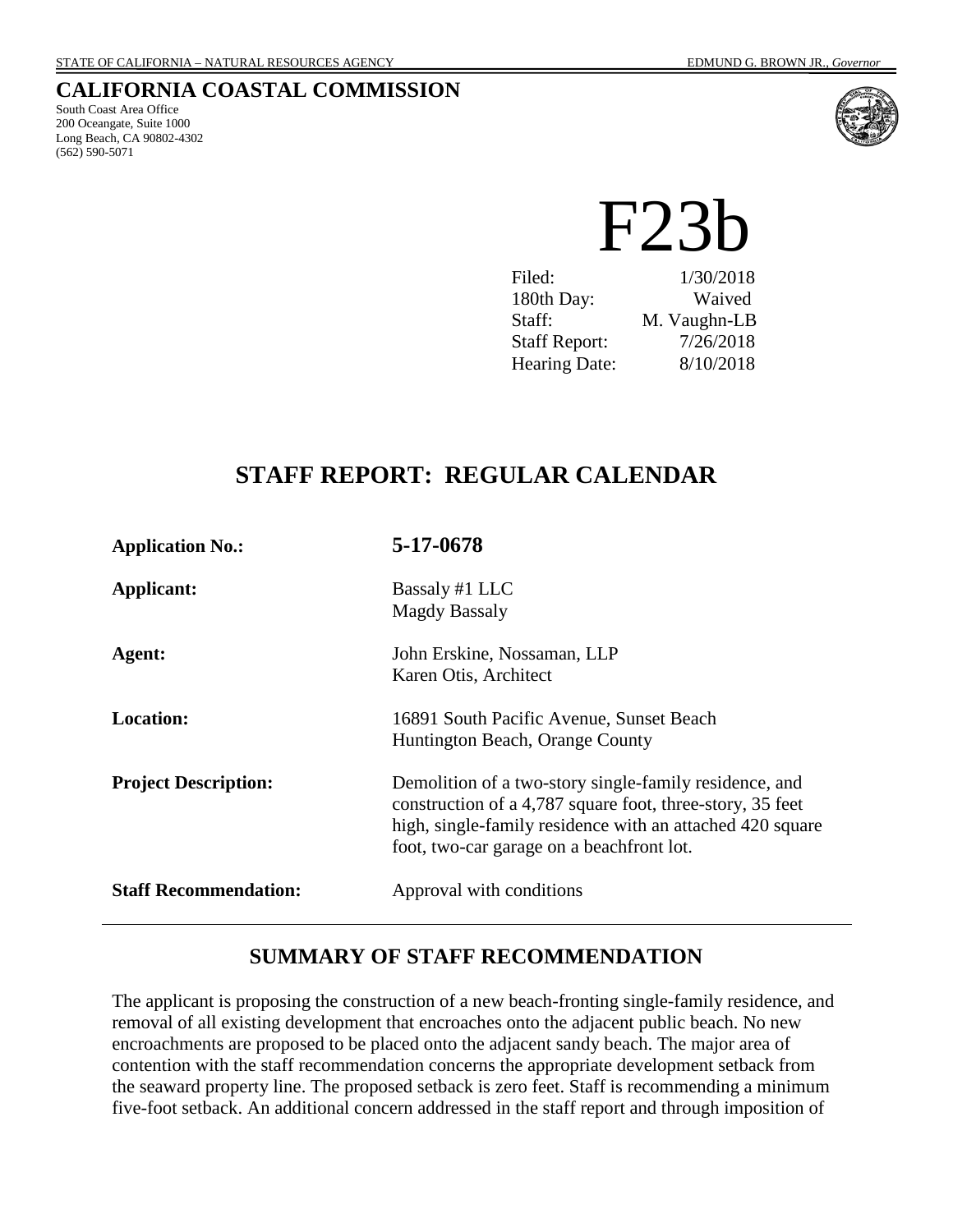the special conditions is the potential impact to the proposed beachfront development from erosion, flooding, and/or wave uprush during strong storm events and expected future sea level rise.

The applicant is in agreement with eight of the nine special conditions, objecting to Special Condition 1 which requires the project be redesigned to conform to a minimum five-foot beachfront setback and submittal of revised plans reflecting this minimum setback requirement. The applicant objects to being the first applicant required to provide setbacks greater than the setbacks required by the City of Huntington Beach. Also, in response to the earlier April 13, 2018 staff recommendation regarding increased development setbacks, the applicant has proposed a "Beach Access Improvement Program" wherein improvements to existing streetend accessways would be implemented by the applicant in lieu of providing the staff recommend beachfront setback. However, for reasons described in greater detail in the staff report, staff finds the proposal inadequate to offset the impacts the proposed zero-foot development setback would have on public access.

In all, staff is recommending APPROVAL of the proposed project with nine (9) special conditions regarding: 1) project re-design and submittal of revised plans reflecting a minimum setback of five feet from the seaward property line; 2) compliance with the revised (per Special Condition 1) project plans including removal of all development seaward of the property line (as proposed by the applicant); 3) prohibition of future shoreline protective devices and removal of approved development if threatened, or if essential services to the site can no longer feasibly be maintained, or if located on public trust lands, or if inconsistent with the LCP; 4) submittal of a revised drainage plan modified to accommodate the required seaward setback pursuant to Special Condition 1, that shall otherwise conform with the submitted drainage plan, including site drainage will be directed to sediment basins located in each side yard; 5) appropriate storage of construction materials, mechanized equipment and removal of construction debris; 6) future development; 7) protection of any public rights that exist or may exist at the subject site; 8) assumption of risk; and 9) recordation of a deed restriction against the property referencing all of the special conditions contained in this staff report.

The project site is in an uncertified area of the City of Huntington Beach. Therefore, the Commission is the permit-issuing entity for the proposed project and the standard of review is Chapter 3 of the Coastal Act. The City of Huntington Beach has reviewed the applicant's proposed plans and has approved them in concept.

The motion and resolution to carry out the staff recommendation is found on page 4.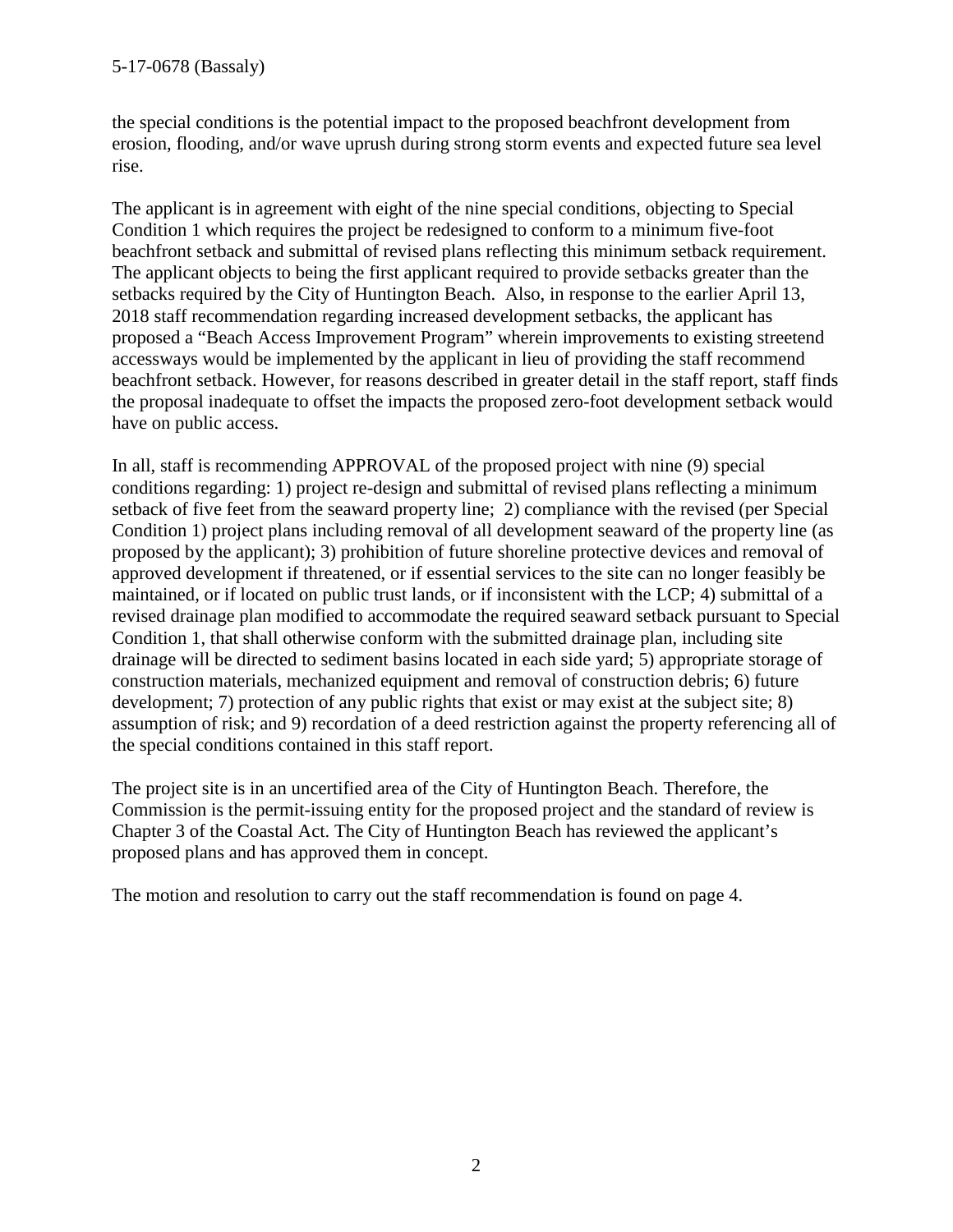# **TABLE OF CONTENTS**

# **EXHIBITS**

- Exhibit 1 Vicinity Map and Aerial Photo
- Exhibit 2 COSMOS Map
- Exhibit 3 Project Plans
- Exhibit 4 Applicant's "Beach Access Improvement Program"
- Exhibit  $5 23<sup>rd</sup>$  Street Streetend Photos
- Exhibit  $6-26^{th}$  Street Streetend Photos
- Exhibit 7 City of Huntington Beach Approval in Concept Letter, 7/11/18
- Exhibit 8 Applicant's Letter, 7/24, 2018 (Nossaman LLP)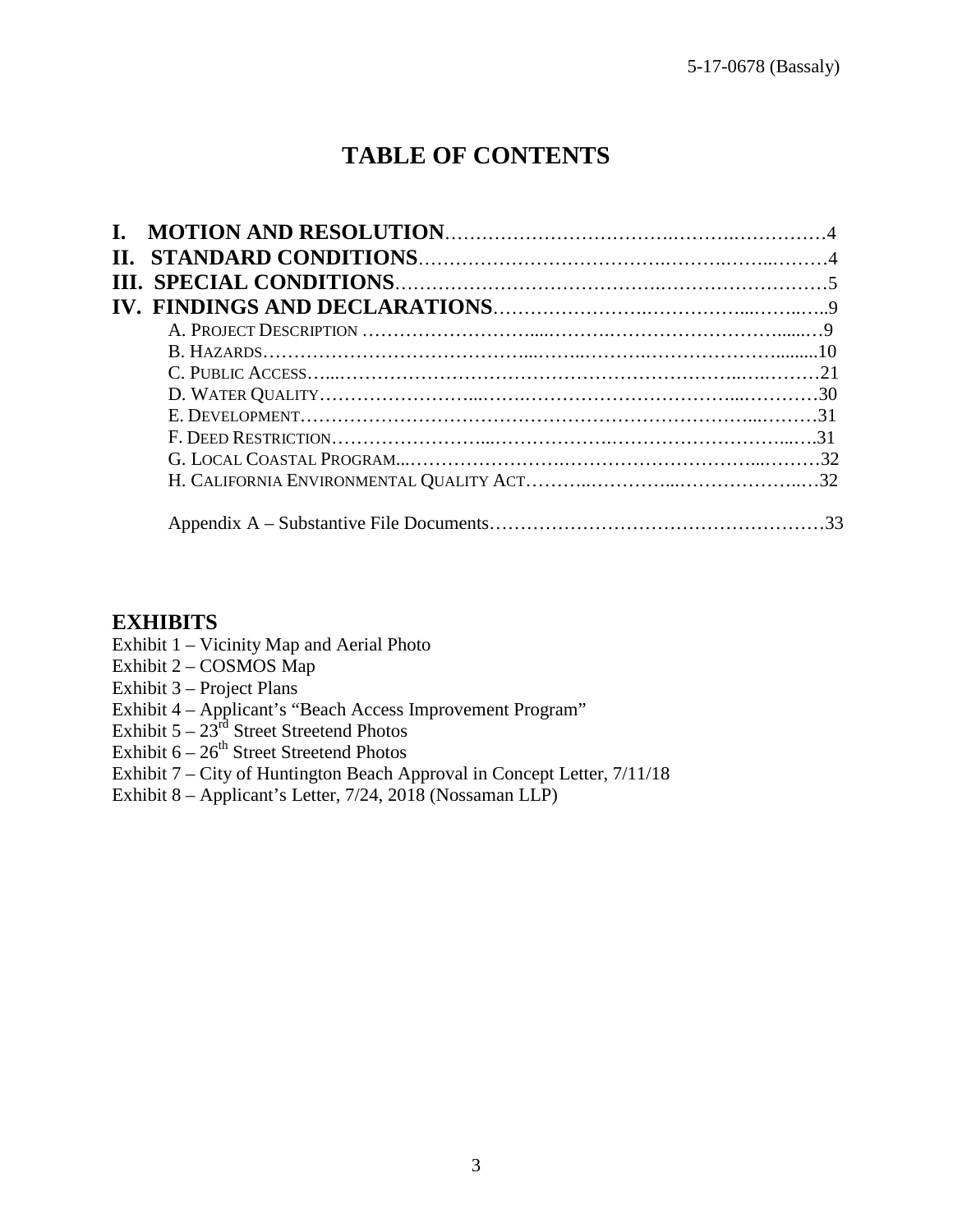# **I. MOTION AND RESOLUTION**

# **Motion:**

*I move that the Commission approve the Coastal Development Permit Application 5-17- 0678 subject to the conditions set forth in the staff recommendation.* 

Staff recommends a **YES** vote. Passage of this motion will result in approval of the permit as conditioned and adoption of the following resolution and findings. The motion passes only by affirmative vote of a majority of the Commissioners present.

# **Resolution:**

*The Commission hereby approves a coastal development permit for the proposed development and adopts the findings set forth below on grounds that the development as conditioned will be in conformity with the policies of Chapter 3 of the Coastal Act and will not prejudice the ability of the local government having jurisdiction over the area to prepare a Local Coastal Program conforming to the provisions of Chapter 3. Approval of the permit complies with the California Environmental Quality Act because either 1) feasible mitigation measures and/or alternatives have been incorporated to substantially lessen any significant adverse effects of the development on the environment, or 2) there are no further feasible mitigation measures or alternatives that would substantially lessen any significant adverse impacts of the development on the environment.* 

# **II. STANDARD CONDITIONS**

This permit is granted subject to the following standard conditions:

- 1. **Notice of Receipt and Acknowledgment.** The permit is not valid and development shall not commence until a copy of the permit, signed by the permittee or authorized agent, acknowledging receipt of the permit and acceptance of the terms and conditions, is returned to the Commission office.
- 2. **Expiration.** If development has not commenced, the permit will expire two years from the date on which the Commission voted on the application. Development shall be pursued in a diligent manner and completed in a reasonable period of time. Application for extension of the permit must be made prior to the expiration date.
- 3. **Interpretation.** Any questions of intent or interpretation of any condition will be resolved by the Executive Director or the Commission.
- 4. **Assignment.** The permit may be assigned to any qualified person, provided assignee files with the Commission an affidavit accepting all terms and conditions of the permit.
- 5. **Terms and Conditions Run with the Land.** These terms and conditions shall be perpetual, and it is the intention of the Commission and the permittee to bind all future owners and possessors of the subject property to the terms and conditions.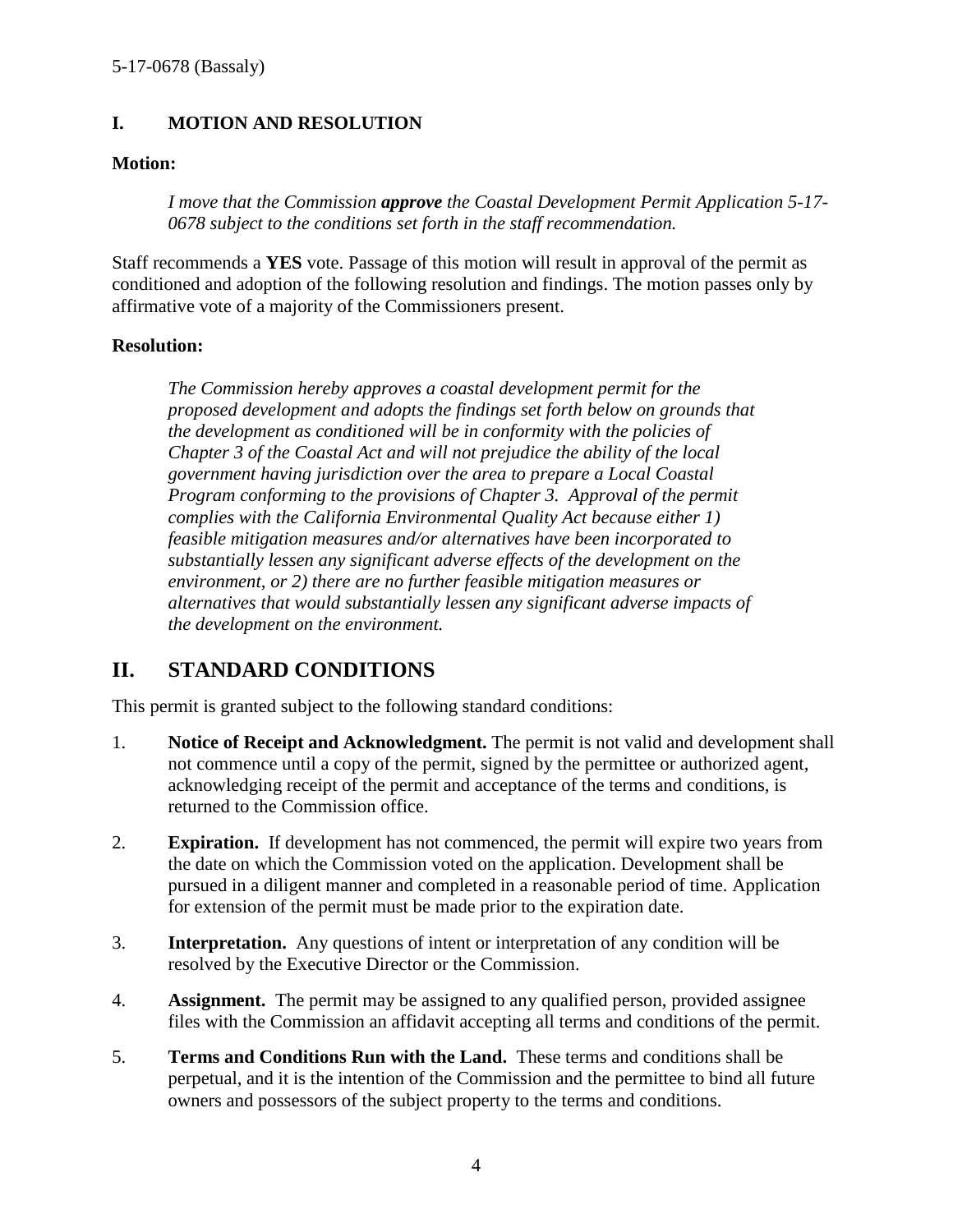# **III. SPECIAL CONDITIONS**

This permit is granted subject to the following special conditions:

### 1. **Submittal of Revised Final Plans.**

- A. PRIOR TO ISSUANCE OF THE COASTAL DEVELOPMENT PERMIT, the applicant shall submit, for the review and written approval of the Executive Director, two full-size sets of the following revised final plans, modified as required below:
	- 1. The rear (seaward side) setback of the structure shall not be less than five feet from the property line. This five-foot setback shall apply to all habitable and non-habitable areas, all floor levels, and the foundation of the structure except for ground level patios or decks.
- B. All revised plans shall be prepared and certified by a licensed professional or professionals as applicable (e.g., architect, surveyor, geotechnical engineer), based on current information and professional standards, and shall be certified to ensure that they are consistent with the Commission's approval and with the recommendations of any required technical reports.
- C. The permittee shall undertake development in conformance with the approved final plans unless the Commission amends this permit or the Executive Director provides a written determination that no amendment is legally required for any proposed minor deviations.
- 2. **Permit Compliance.** Coastal Development Permit 5-17-0678 authorizes the demolition of a single-family dwelling and the construction of a three-story, 35 feet high, singlefamily residence with an attached two-car garage. The applicant shall remove all development that encroaches beyond the property line onto public property, including a deck, steps and wood fence as shown on page 7 of Exhibit 3 of the staff report dated March 22, 2018. No new development is permitted beyond the seaward property line. All development must occur in strict compliance with the proposal as set forth in the application, subject the special conditions.

The permittee shall undertake development in accordance with the final approved plans. Any proposed changes to the approved final plans shall be reported to the Executive Director. Any change to the approved final plans shall require an amendment to Permit No. 5-17-0678 from the Commission or shall require an additional coastal development permit from the Commission or from the applicable certified local government.

**3. No Future Shoreline Protective Device.** By acceptance of this permit, the applicant agrees, on behalf of itself and all other successors and assigns, that no shoreline protective device(s) shall be constructed to protect the development approved pursuant to Coastal Development Permit No. 5-17-0678 including, but not limited to, the residence,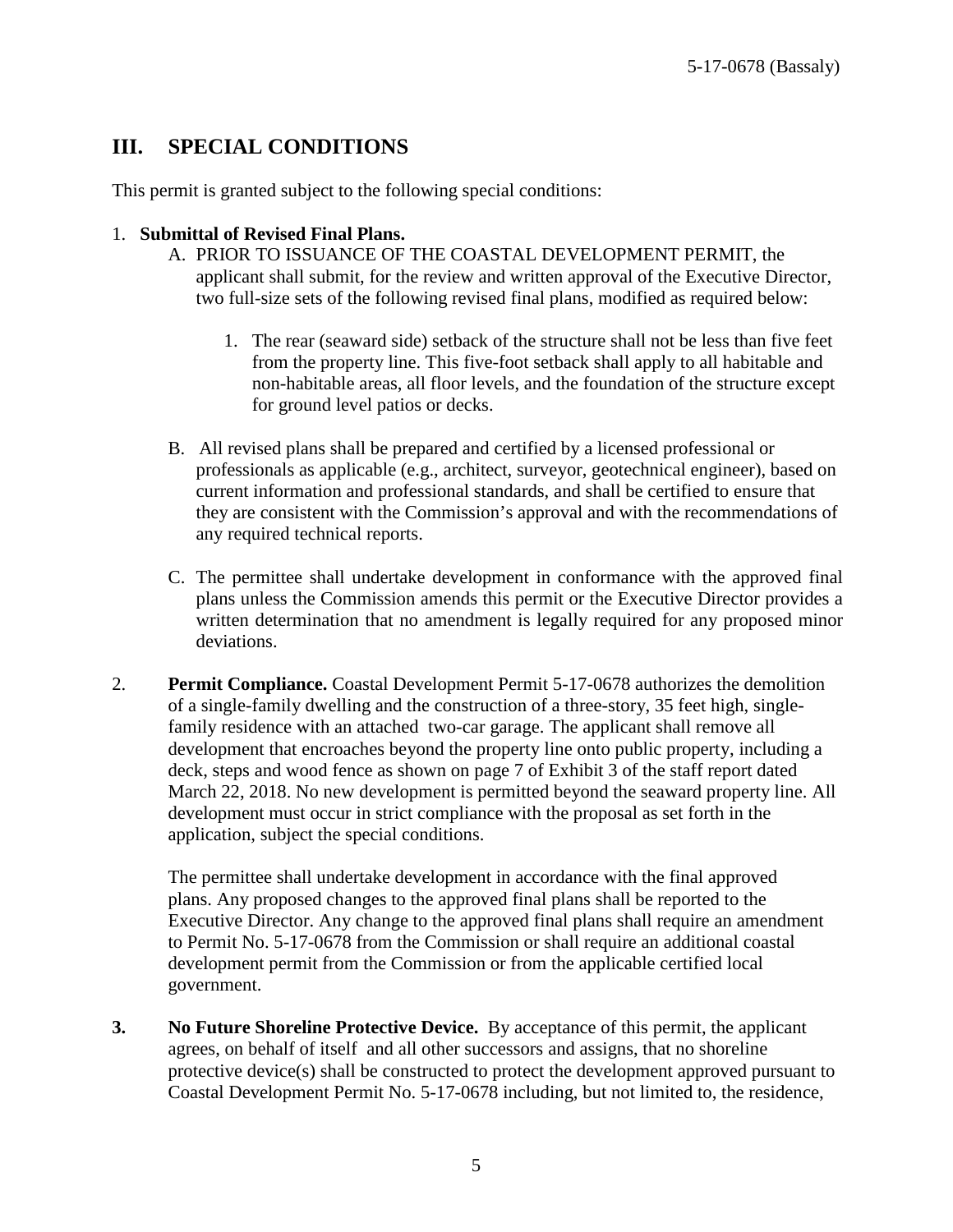garage, foundations, and any future improvements, in the event that the development is threatened with damage or destruction from waves, erosion, storm conditions, sea level rise, or other natural hazards in the future. By acceptance of this permit, the applicant acknowledges that the project is new construction for which there is no right to construct shoreline protective devices, and hereby waives, on behalf of itself and all successors and assigns, any rights to construct such devices that may exist under applicable law.

By acceptance of this permit, the applicant further agrees, on behalf of itself and all successors and assigns, that the landowner(s) shall remove the development authorized by this permit, including the residence, garage, foundations, and hardscape if: (a) any government agency has ordered that the structures are not to be occupied due to coastal hazards, or if any public agency requires the structures to be removed; (b) essential services to the site can no longer feasibly be maintained (e.g., utilities, roads); (c) the development is no longer located on private property due to the migration of the public trust boundary; (d) removal is required pursuant to LCP policies for sea level rise adaptation planning; or (e) the development would require a shoreline protective device to prevent a-d above.

In the event that portions of the development fall to the beach before they are removed, the landowner(s) shall remove all recoverable debris associated with the development from the beach and ocean and lawfully dispose of the material in an approved disposal site. Such removal shall require a coastal development permit. Prior to removal, the permittee shall submit two copies of a Removal Plan to the Executive Director for review and written approval. The Removal Plan shall clearly describe the manner in which such development is to be removed and the affected area restored so as to best protect coastal resources, including the Pacific Ocean.

- 4. **Drainage Plan.** PRIOR TO ISSUANCE OF THE COASTAL DEVELOPMENT PERMIT, the applicant shall submit, for the review and written approval of the Executive Director, two full-size sets of revised drainage plans, modified as required pursuant to Special Condition 1, above. The revised drainage plan shall otherwise include the site drainage details depicted in the site plan dated 12/15/2017 indicating site drainage will be directed to sediment basins located in each side yard. Any proposed changes to the approved final plan shall be reported to the Executive Director. No changes to the approved plan shall occur without a Commission amendment to this coastal development permit unless the Executive Director determines that no amendment is legally required.
- 5. **Storage of Construction Materials, Mechanized Equipment and Removal of Construction Debris.** The permittee shall comply with the following constructionrelated requirements:
	- (a) No demolition or construction materials, debris, or waste shall be placed or stored on the beach or anywhere it may enter sensitive habitat, receiving waters or a storm drain, or be subject to wave, wind, rain, or tidal erosion and dispersion.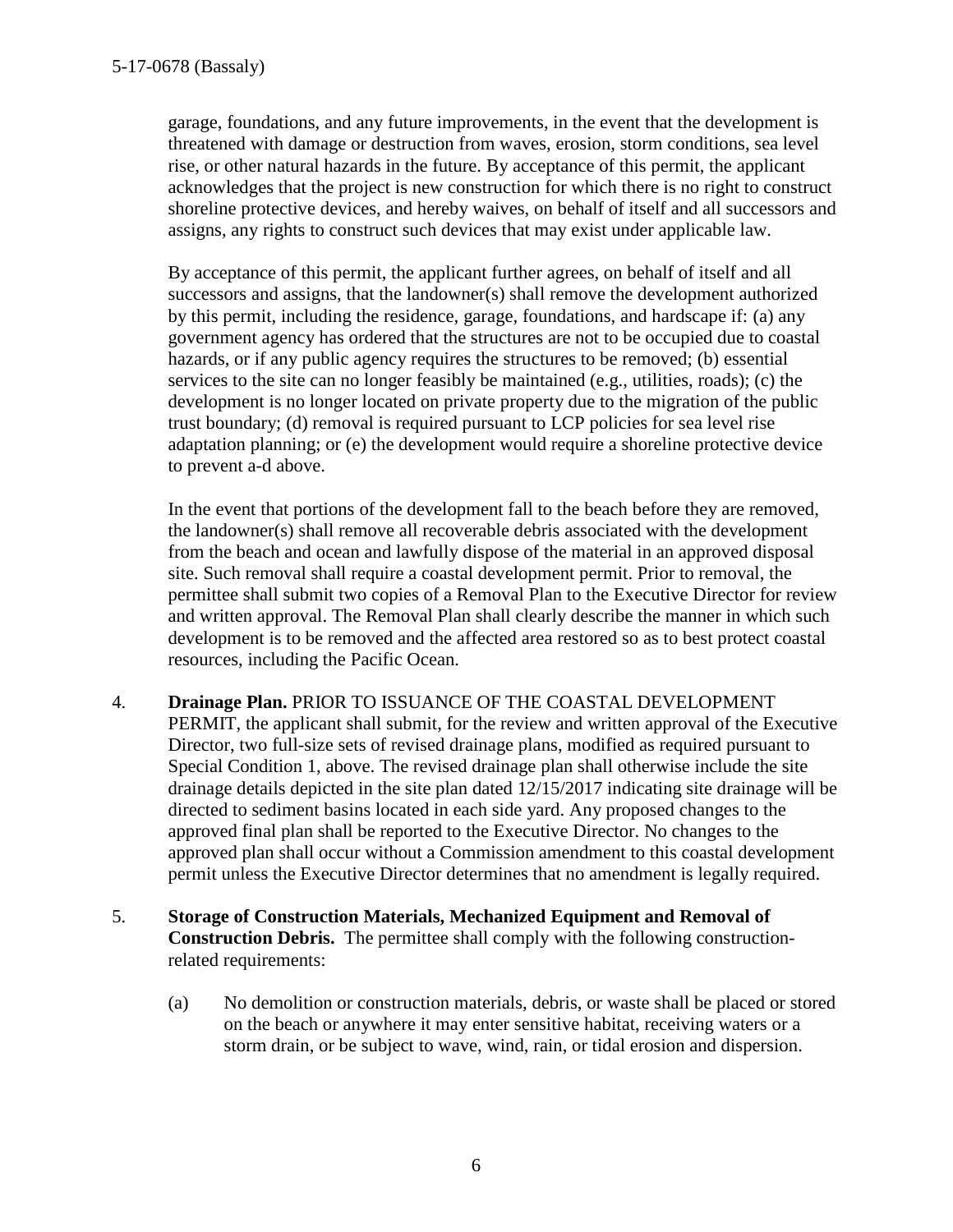- (b) No demolition or construction equipment, materials, or activity shall be placed in or occur in any location that would result in impacts to environmentally sensitive habitat areas, streams, wetlands or their buffers.
- (c) Any and all debris resulting from demolition or construction activities shall be removed from the project site within 24 hours of completion of the project.
- (d) Demolition or construction debris and sediment shall be removed from work areas each day that demolition or construction occurs to prevent the accumulation of sediment and other debris that may be discharged into coastal waters.
- (e) All trash and debris shall be disposed in the proper trash and recycling receptacles at the end of every construction day.
- (f) The applicant shall provide adequate disposal facilities for solid waste, including excess concrete, produced during demolition or construction.
- (g) Debris shall be disposed of at a legal disposal site or recycled at a recycling facility. If the disposal site is located in the coastal zone, a coastal development permit or an amendment to this permit shall be required before disposal can take place unless the Executive Director determines that no amendment or new permit is legally required.
- (h) All stock piles and construction materials shall be covered, enclosed on all sides, shall be located as far away as possible from drain inlets and any waterway, and shall not be stored in contact with the soil.
- (i) Machinery and equipment shall be maintained and washed in confined areas specifically designed to control runoff. Thinners or solvents shall not be discharged into sanitary or storm sewer systems.
- (j) The discharge of any hazardous materials into any receiving waters shall be prohibited.
- (k) Spill prevention and control measures shall be implemented to ensure the proper handling and storage of petroleum products and other construction materials. Measures shall include a designated fueling and vehicle maintenance area with appropriate berms and protection to prevent any spillage of gasoline or related petroleum products or contact with runoff. The area shall be located as far away from the receiving waters and storm drain inlets as possible.
- (l) Best Management Practices (BMPs) and Good Housekeeping Practices (GHPs) designed to prevent spillage and/or runoff of demolition or construction-related materials, and to contain sediment or contaminants associated with demolition or construction activity, shall be implemented prior to the on-set of such activity.
- (m) All BMPs shall be maintained in a functional condition throughout the duration of construction activity.
- **6. Future Development.** This permit is only for the development described in Coastal Development Permit No. 5-17-0678. Pursuant to Title 14 California Code of Regulations Section 13250(b)(1) through (6), the exemptions otherwise provided in Public Resources Code Section 30610(a) shall not apply to the development governed by Coastal Development Permit No. 5-17-0678. Accordingly, any future improvements to the singlefamily residence authorized by this permit, including but not limited to repair and maintenance identified as requiring a permit in Public Resources Section 30610(d) and Title 14 California Code of Regulations Sections 13252(a)-(b), shall require an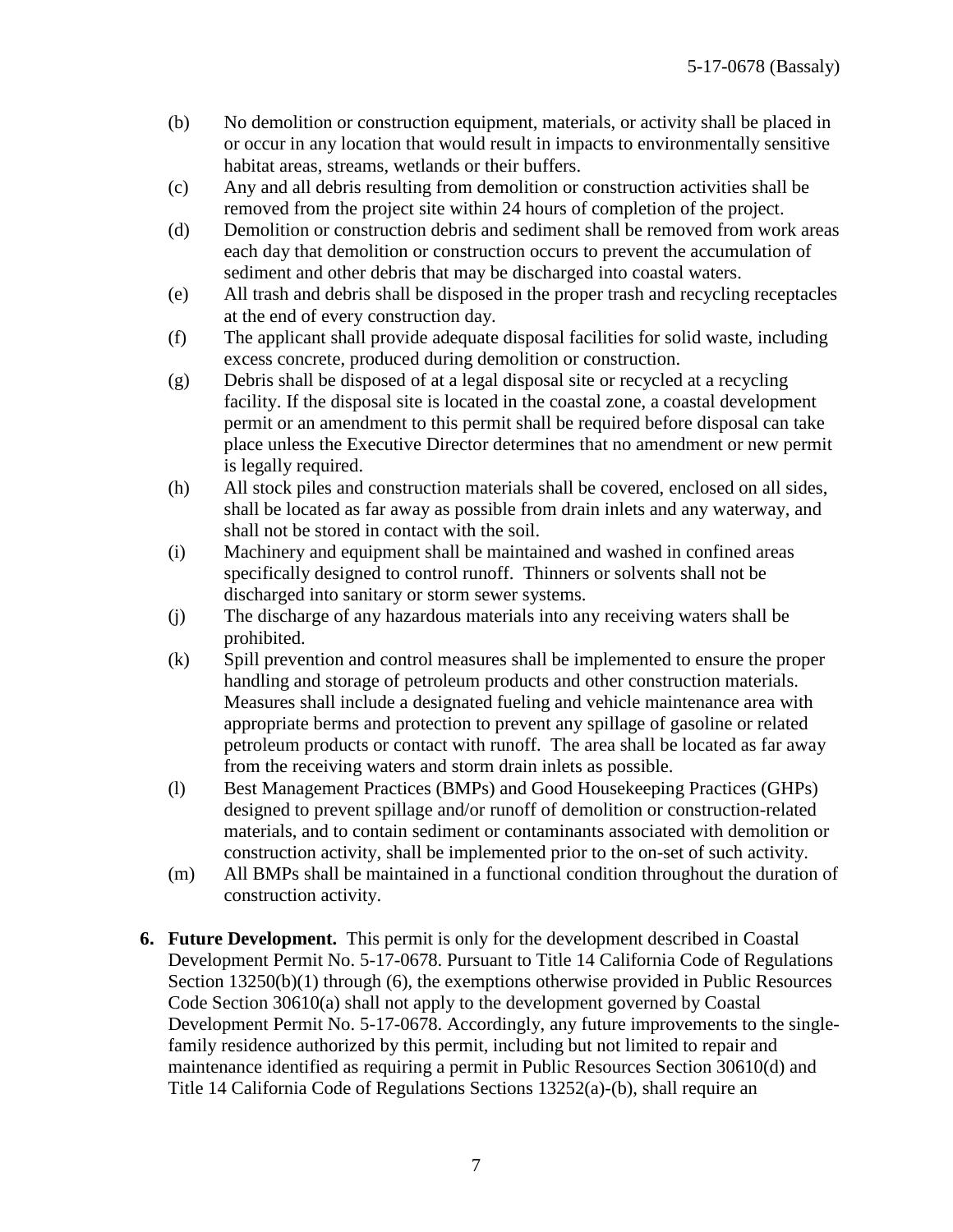amendment to Permit No. 5-17-0678 from the Commission or shall require an additional coastal development permit from the Commission or from the applicable certified local government.

- **7. Public Rights.** The approval of this permit shall not constitute a waiver of any public rights that exist or may exist on the property now or in the future. The permittee shall not use this permit as evidence of a waiver of any public rights that may exist on the property now or in the future.
- **8. Assumption of Risk, Waiver of Liability and Indemnity.** By acceptance of this permit, the applicant acknowledges and agrees (i) that the site may be subject to hazards from erosion, flooding, wave uprush, and sea level rise; (ii) to assume the risks to the applicant and the property that is the subject of this permit of injury and damage from such hazards in connection with this permitted development; (iii) to unconditionally waive any claim of damage or liability against the Commission, its officers, agents, and employees for injury or damage from such hazards; and (iv) to indemnify and hold harmless the Commission, its officers, agents, and employees with respect to the Commission's approval of the project against any and all liability, claims, demands, damages, costs (including costs and fees incurred in defense of such claims), expenses, and amounts paid in settlement arising from any injury or damage due to such hazards.
- **9. Deed Restriction.** PRIOR TO ISSUANCE OF THE COASTAL DEVELOPMENT PERMIT, the applicant shall submit to the Executive Director for review and approval documentation demonstrating that the landowner(s) have executed and recorded against the parcel(s) governed by this permit a deed restriction, in a form and content acceptable to the Executive Director: (1) indicating that, pursuant to this permit, the California Coastal Commission has authorized development on the subject property, subject to terms and conditions that restrict the use and enjoyment of that property; and (2) imposing the Special Conditions of this permit as covenants, conditions and restrictions on the use and enjoyment of the Property. The deed restriction shall include a legal description of the entire parcel or parcels governed by this permit. The deed restriction shall also indicate that, in the event of an extinguishment or termination of the deed restriction for any reason, the terms and conditions of this permit shall continue to restrict the use and enjoyment of the subject property so long as either this permit or the development it authorizes, or any part, modification, or amendment thereof, remains in existence on or with respect to the subject property.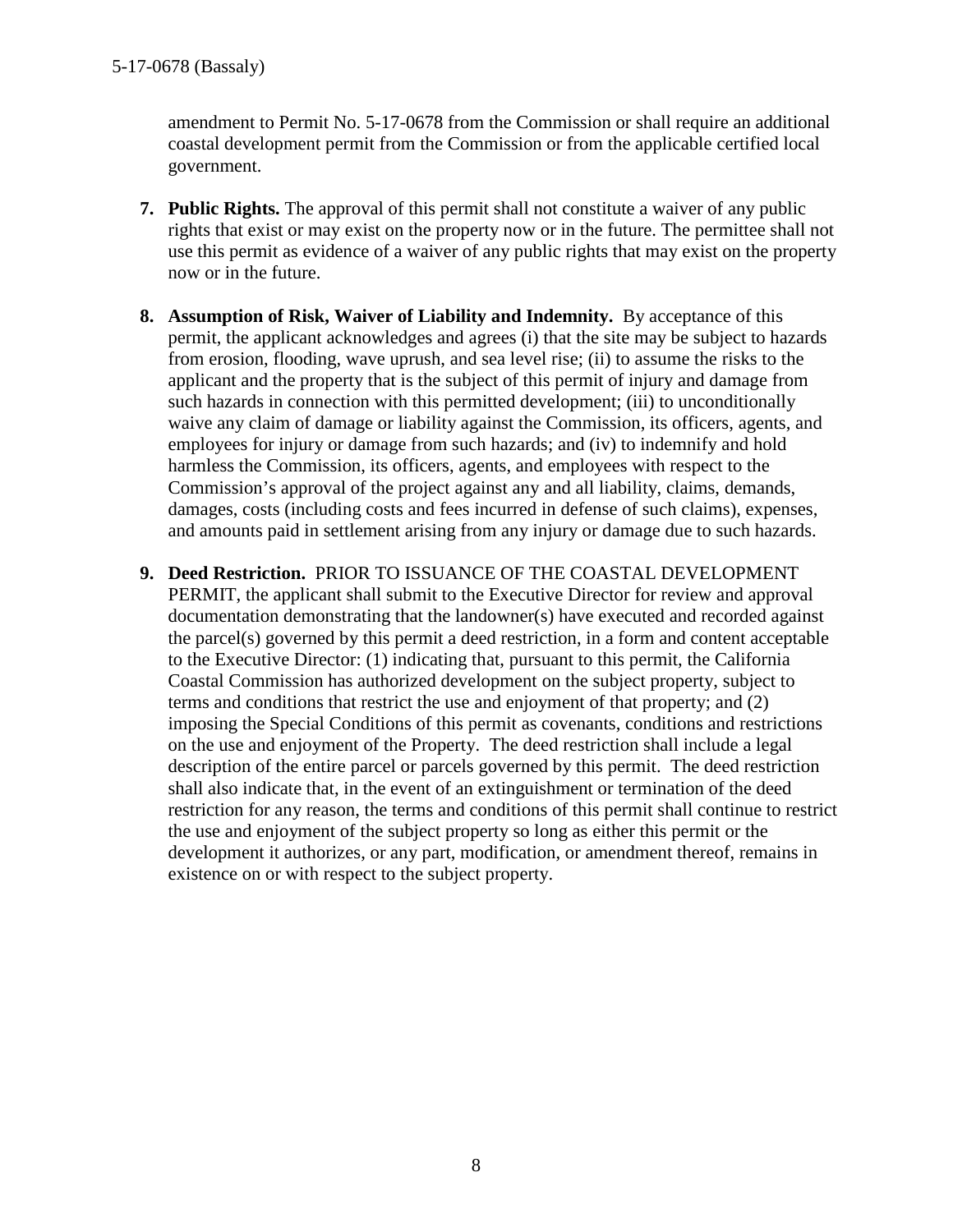# **IV. FINDINGS AND DECLARATIONS**

### **A. PROJECT DESCRIPTION**

The applicant is proposing to demolish a two-story single-family residence and construct a 4,787 square foot, three-story, 35 feet high (as measured from the centerline of the frontage road), single-family residence with an attached 420 square foot, two-car garage on shallow mat foundation. The project site is a rectangular, approximately 2,700 square foot, ocean-facing, beachfront lot. Only minimal grading for site preparation is proposed. All beach encroachments, including a deck, steps, and wood fence will be removed, the area cleaned, and left in a natural state. All of the proposed new development is located within private property lines on the subject lot. No development beyond the private property lines is proposed under this coastal development permit. Project plans are included as **Exhibit 3**. The City issued an Approval in Concept for the proposed project (City of Huntington Beach Initial Plan and Zoning Review No. 2017-010 (Bassaly), 7/25/17).

The applicant is also proposing a Beach Access Improvement Plan (Exhibit 4), which would clear vegetation at  $26^{\text{th}}$  Street,  $23^{\text{rd}}$  Street streetends (Exhibits 4 & 5) and a third streetend to be determined in the future. The vegetation removal would widen existing public beach access paths to five feet at the streetends and deposit sand in those pathways. The applicant recently proposed the Beach Access Improvement Plan to address staff's concerns about the adverse impacts of the minimal beach-side setback on public access.

The subject site is located at 16891 South Pacific Avenue in the Sunset Beach community of the City of Huntington Beach, Orange County **(Exhibit 1, Vicinity Map)**. The site is on a low-lying, relatively narrow strip of land between two water bodies – with the ocean to the southwest side and Huntington Harbor, to the northeast. The project is located within an existing urban residential area, between  $10<sup>th</sup>$  and  $11<sup>th</sup>$  Streets. The subject lot is located between the first public road (South Pacific Avenue) and the sea. The site fronts the wide sandy public beach (approximately 350 feet wide) known as Sunset Beach located between the subject property and the Pacific Ocean.

Sunset Beach is located in an area that was formerly unincorporated Orange County. Under the County's jurisdiction, Sunset Beach was subject to a certified Local Coastal Program (LCP). However, in August 2011, Sunset Beach was annexed by the City of Huntington Beach, resulting in the lapse of certification of the County's LCP for Sunset Beach. The Sunset Beach area has not yet been incorporated into the City of Huntington Beach LCP. Therefore, the Commission is the permit-issuing entity for the proposed project and the Chapter 3 policies of the Coastal Act are the standard of review. The County's previously certified Sunset Beach LCP may be used as guidance; however, it should be noted that the previously certified LCP did not adequately address a number of issues of current concern including sea level rise concerns, which are likely to be a significant issue in the new LCP, given the high degree of sea level rise vulnerability in the area.

The City has adopted equivalent land use and zoning designations for the site as those set forth in the former Orange County LCP for Sunset Beach. However, the Commission has not yet certified land use designations or zoning for the Sunset Beach area since it was annexed into the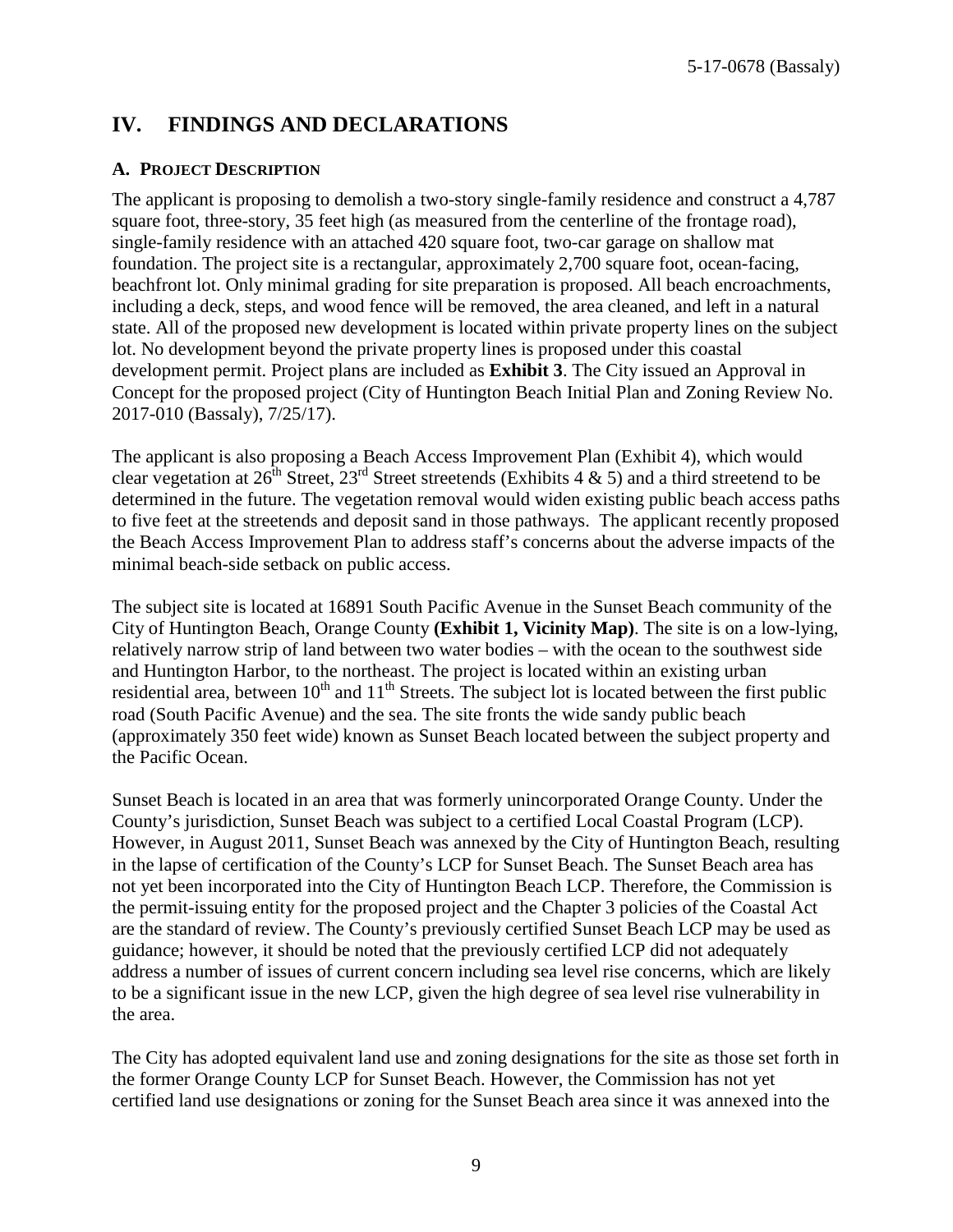City. Nevertheless, it is worth noting that the proposed project (a single-family residence) is consistent with many of the development standards that would have been applicable to the proposed project under the old Sunset Beach LCP. The old LCP designated the site *Sunset Beach Residential – High Density*. The proposed single-family residence is consistent with this designation. The project meets the old LCP's height restriction of 35 feet for the *Sunset Beach Residential* zone, which is also the City's current height limit. In addition, the design of the proposed single-family residence project is consistent with existing surrounding residential development on South Pacific Avenue in Sunset Beach.

Previously, the County had been issuing Encroachment Permits for encroachments (i.e., decks) onto the public beach under a certified LCP regulation which states: *"Permanent above-ground structures on the beach and sand areas shall be prohibited, except for: a) Lifeguard Towers, b) Other facilities necessary for public safety, c) Temporary uses and structures accessory to residential development on contiguous Sunset Beach Residential properties subject to a Coastal Development Permit and a Public Property Encroachment Permit."* No records have been discovered to show whether the encroachments that exist on the beach in front of the project site were permitted by a County-issued coastal development permit. In any case, the applicant is proposing to remove all beach encroachments, including a deck, steps and wood fence located seaward of the subject site. No new encroachments are proposed or permitted.

# **B. Hazards**

Coastal Act Section 30253 states, in pertinent part:

*New Development shall do all of the following:* 

- *(a) Minimize risks to life and property in areas of high geologic, flood, and fire hazard.*
- *(b) Assure stability and structural integrity, and neither create nor contribute significantly to erosion, geologic instability, or destruction of the site or surrounding area or in any way require the construction of protective devices that would substantially alter natural landforms along bluffs and cliffs.*

Section 30235 of the Coastal Act states:

*Revetments, breakwaters, groins, harbor channels, seawalls, cliff retaining walls, and other such construction that alters natural shoreline processes shall be permitted when required to serve coastal- dependent uses or to protect existing structure or public beaches in danger from erosion, and when designed to eliminate or mitigate adverse impacts on local shoreline sand supply. Existing marine structures causing water stagnation contributing to pollution problems and fishkills should be phased out or upgraded where feasible.* 

# **1. Coastal Hazards**

Due to its location between the oceanfront and the harbor, an inherently dynamic and potentially hazardous area, the project site must be examined for the potential for erosion, flooding, wave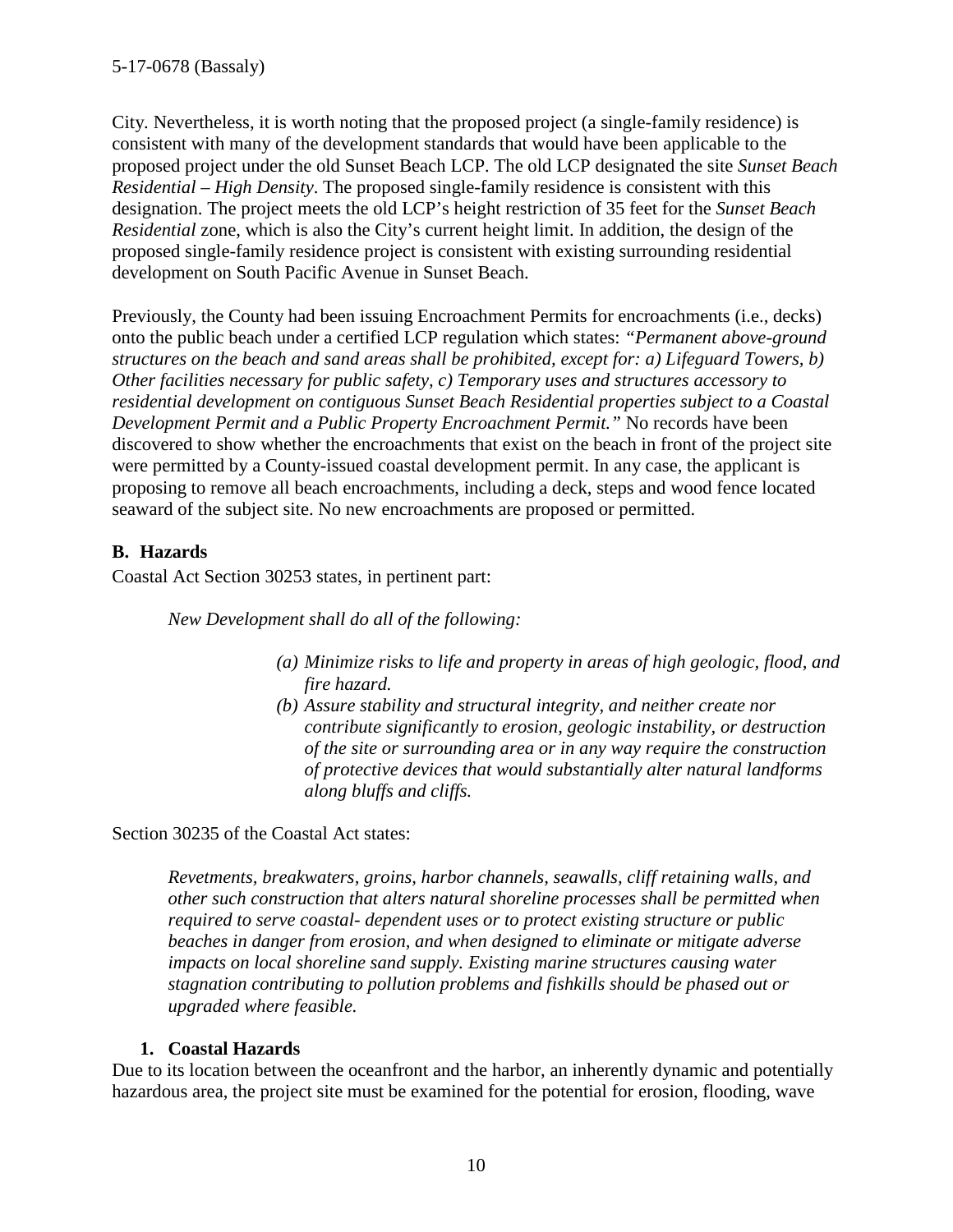attack and wave runup hazards, including consideration of potential impacts due to severe storm events. Moreover, these hazards may be exacerbated by expected future sea level rise, which must also be considered. To address questions raised by these issues, the applicant's coastal engineers provided a Coastal Hazard Study (TGR Geotechincal, 10/7/2017). In addition, the coastal engineering consultant provided a written response to staff questions regarding the project (Response to California Coastal Commission Review Comments, TGR Geotechnical, dated 11/29/17), as well as follow-up responses (Coastal Hazard & Wave Runup Study Review Response, Geosoils, Inc. dated 12/27/17; Memorandum, Geosoils, Inc. 2/13/18) (collectively referred to as Study). In this geographic area, the main concerns raised by beach fronting development are impacts to public access and recreation, and whether hazardous conditions might eventually lead to a request to build a shoreline protection device to protect the proposed development. Additional concerns when considering new development in this area include the possibility of flooding from the harbor side rather than just beach flooding and erosion. Such flooding may actually occur earlier than beach flooding and erosion, and could impact roadways and other infrastructure, thus limiting access to the residence and damaging necessary public services.

The Coastal Act discourages shoreline protection devices because they generally cause significant impacts on coastal resources and can constrain the ability of the shoreline to respond to dynamic coastal processes. This is expected to be exacerbated with future sea level rise. Adverse impacts associated with shoreline protection devices include: as a sandy beach erodes, the shoreline will generally migrate landward, toward the structure, resulting in reduction and/or loss of public beach area and in some cases, public trust lands, while the landward extent of the beach does not increase; oftentimes the protective structure is placed on public land rather than on the private property it is intended to protect, resulting in physical loss of beach area formerly available to the general public; the shoreline protection device may actually increase the rate of loss of beach due to wave deflection and/or scouring (this is site-specific and varies depending on local factors); shoreline protection devices cause visual impacts and can detract from a natural beach experience, adversely impacting public views; and, shoreline protection devices can lead to [loss of ecosystem services,](http://www.esajournals.org/doi/abs/10.1890/14-0716.1) [loss of habitat, and reduction in biodiversity](http://pubs.usgs.gov/sir/2010/5254/pdf/sir20105254_chap19.pdf) compared to natural beaches.<sup>[1](#page-10-0)</sup> All of these impacts are likely to occur as a result of a shoreline protection device being constructed at this beach.

Shoreline protective devices, by their very nature, tend to conflict with various LCP and Chapter 3 policies because shoreline structures can have a variety of adverse impacts on coastal resources, including adverse effects on sand supply, public access, coastal views, natural landforms, and overall shoreline beach dynamics on and off site, ultimately resulting in the loss of beach.

Because shoreline protection devices, such as seawalls, revetments, and groins, can create adverse impacts on coastal processes, Coastal Act Section 30253 specifically prohibits development that could *"…create [or] contribute significantly to erosion, geologic instability, or destruction of the site or surrounding area or in any way require the construction of protective devices that would substantially alter natural landforms along bluffs and cliffs."* However,

<span id="page-10-0"></span><sup>&</sup>lt;sup>1</sup> Summarized fro[m http://www.beachapedia.org/Seawalls](http://www.beachapedia.org/Seawalls)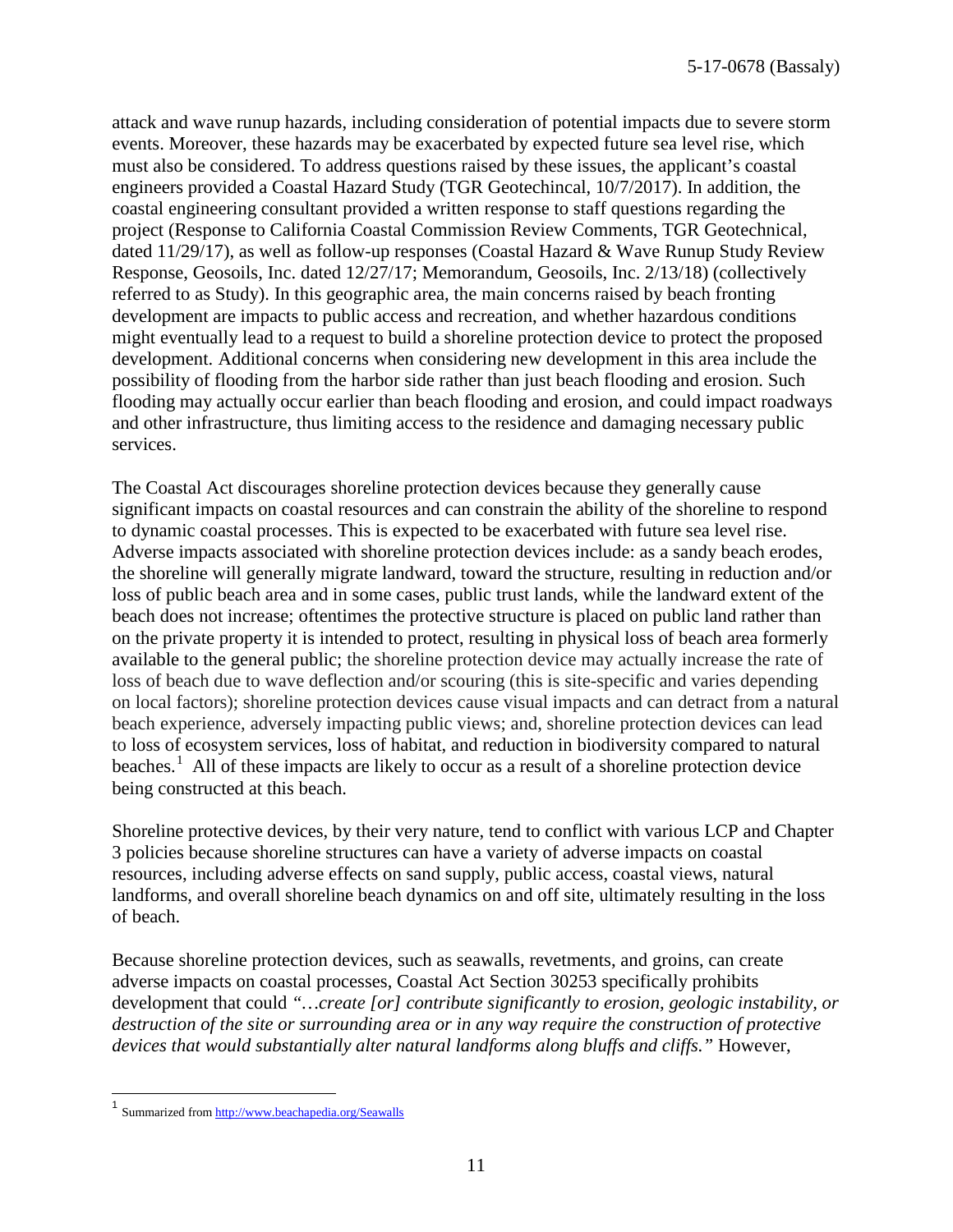Section 30235 of the Coastal Act recognizes that "*existing*" development may be protected by shoreline protective devices subject to certain conditions.

Notwithstanding Section 30235's limited allowance for protection of pre-Coastal Act or coastaldependent use development, in order to avoid the adverse impacts of shoreline protection devices (described above), it is important to assure that new development (such as demolition of an existing structure and construction of a new structure, as is being proposed here) not be permitted shoreline protection to the extent such shoreline protection would be inconsistent with Coastal Act Chapter 3 coastal resource policies. If it is known that the development may need shoreline protection in the future, it would be unlikely that such development could be found to be consistent with Section 30253 of the Coastal Act which, as stated above, requires that new development not *create nor contribute significantly to erosion, geologic instability, or destruction of the site or surrounding area,* given the well-known coastal resource impacts that shoreline protection typically causes. This limitation is particularly important when considering new development, such as in this case, because, in contrast, Section 30235 of the Coastal Act, provides, among other things, that structures such as shoreline protective devices be allowed (subject to certain conditions) when required to protect *existing* (but not new) structures in danger from erosion.

# **Public Costs/Loss of Public Beach**

The Sunset Beach community, where the subject site is located, has historically been subject to flooding and damage resulting from wave action during storm conditions. Past occurrences have resulted in public costs for public service (including the USACE led periodic beach replenishment program that is on-going for more than 50 years; annual construction of a seasonal berm across the beach, originally constructed by the County, and now by the City of Huntington Beach) in the millions of dollars. Specifically, the El Nino storms of 1982/83 caused significant damage in both Sunset Beach and neighboring Surfside. Indeed, it was the damage resulting from this storm that resulted in annual construction of the seasonal berm across Sunset Beach. Flooding of areas along Pacific Coast Highway from Huntington Harbour occurs in Sunset Beach now with extreme high tides, even without storm activity. Moreover, USGS COSMOS, the best available regional sea level rise modeling tool, shows that the area around the site may be significantly impacted by future sea level rise (see **Exhibit 2**) and related flooding. Public costs are incurred with each incident, including for pumping flooded areas, clearing blocked storm drains, and clean up.

In addition, from a public perspective, a major concern with shoreline protection is the threat of lost public beach area. As the beach erodes the shoreline retreats landward, toward developed areas. Shoreline protection devices also directly interfere with public access to tidelands by impeding the ambulatory nature of the boundary between public and private lands. The impact of a shoreline protection device on public access is most evident on a beach where wave run-up and the mean high tide line are frequently observed in an extreme landward position during the winter season. As the shoreline retreats landward due to the natural process of erosion, the boundary between public and private land also retreats landward. Construction of shoreline protection such as rock revetments and seawalls to protect private property would prevent any current or future migration of the shoreline landward, thus eliminating the distance between the high water mark and low water mark. As the distance between the high water mark and low water mark narrows or disappears, the seawall effectively eliminates lateral access opportunities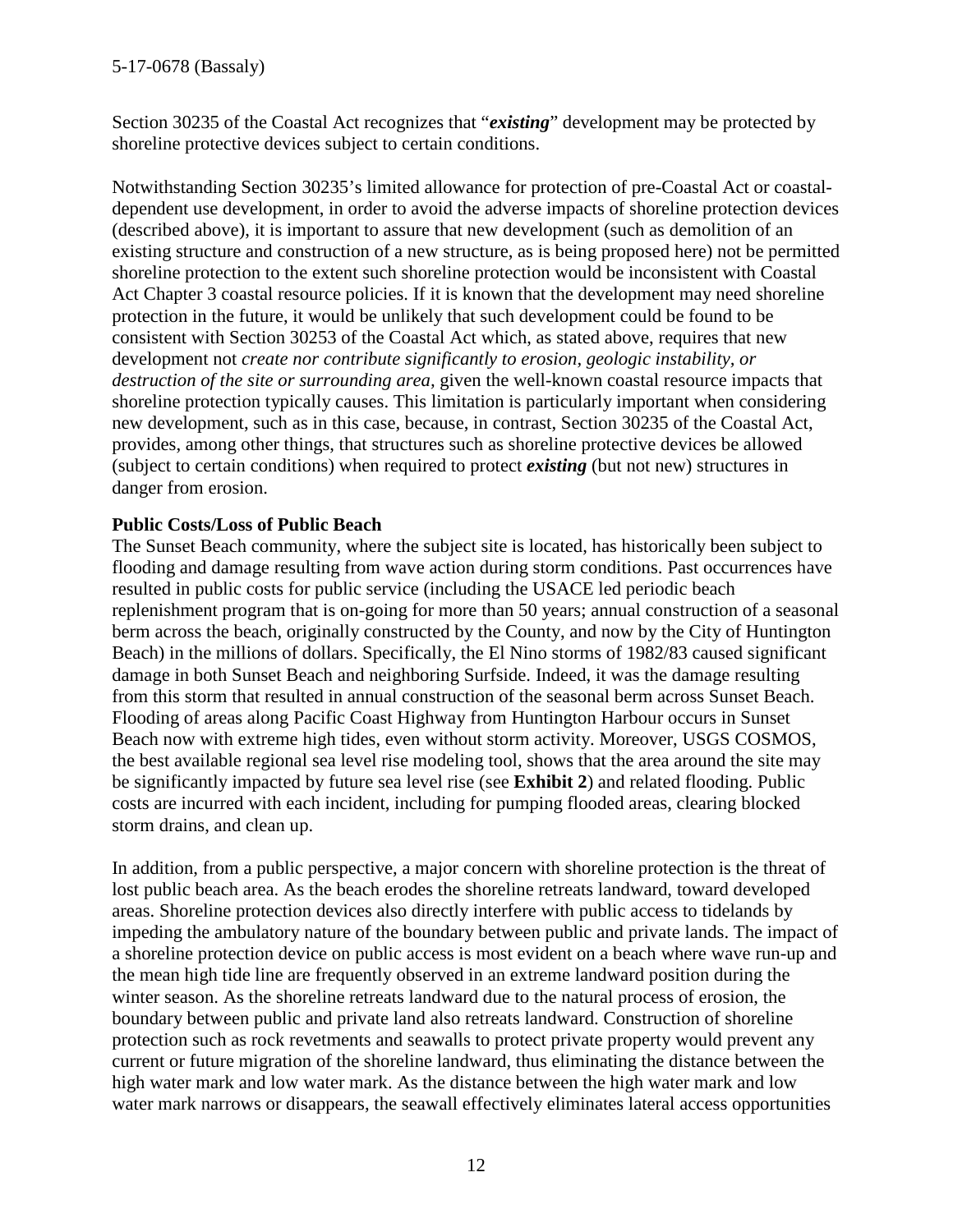along the beach as the entire area below the fixed high tideline becomes inundated. The ultimate result of a fixed tideline boundary (which would otherwise normally migrate and retreat landward, while maintaining a passable distance between the high water mark and low water mark overtime) is a reduction or elimination of the area of sandy beach available for public access and recreation.

Interference by shoreline protection devices can result in a number of adverse effects on the dynamic shoreline system and the public's ability to access the beach. First, changes in the shoreline profile, particularly changes in the slope of the profile which results from a reduced beach berm width, alter the usable beach area. A beach that rests either temporarily or permanently at a steeper angle than under natural conditions will have less horizontal distance between the mean low water and mean high water lines. This narrows the beach area available for public access. The second effect on access is through a progressive loss of sand as shore material is not available to nourish the nearshore sand bar. The lack of an effective bar can allow such high wave energy on the shoreline that materials may be lost far offshore where it is no longer available to nourish the beach. This affects public access again through a loss of beach area. Third, shoreline protection devices such as revetments, seawalls, and bulkheads cumulatively affect shoreline sand supply and public access by causing accelerated and increased erosion on adjacent public beaches. This effect may not become clear until such devices are constructed individually along a shoreline and they reach a public beach. In addition, if a seasonal eroded beach condition occurs with greater frequency due to the placement of a shoreline protection device on the subject site, then the beach would also accrete at a slower rate, if at all. Fourth, if not sited landward in a location that ensures that the seawall is only acted upon during severe storm events, beach scour during the winter season will be accelerated because there is less beach area to dissipate wave energy.

Moreover, even when shoreline protection is not present, the placement of structures along an eroding shoreline can impact beach areas and public trust lands. As the shoreline migrates inland, structures may become located on beach areas and/or public trust lands, occupying land that would otherwise be available for public access, ecosystem services and other coastal resource benefits.

Private development on public beaches creates conflicts with the public access and recreation policies of the Coastal Act. Thus, the Commission's action on this project must consider the effects on public access under current conditions, and under future conditions, when it is likely that the shoreline in front of the subject site will erode and move inland, up to or past the subject site.

#### **Sea Level Rise**

Sea level has been rising for many years. Several different approaches have been used to analyze the global tide gauge records in order to assess the spatial and temporal variations, and these efforts have yielded sea level rise rates ranging from about 1.2 mm/year to 1.7 mm/year (about 0.5 to 0.7 inches/decade) for the 20th century, but since 1990 the rate has more than doubled, and the rate of sea level rise continues to accelerate. Since the advent of satellite altimetry in 1993, measurements of absolute sea level from space indicate an average global rate of sea level rise of 3.4 mm/year or 1.3 inches/decade – more than twice the average rate over the 20th century and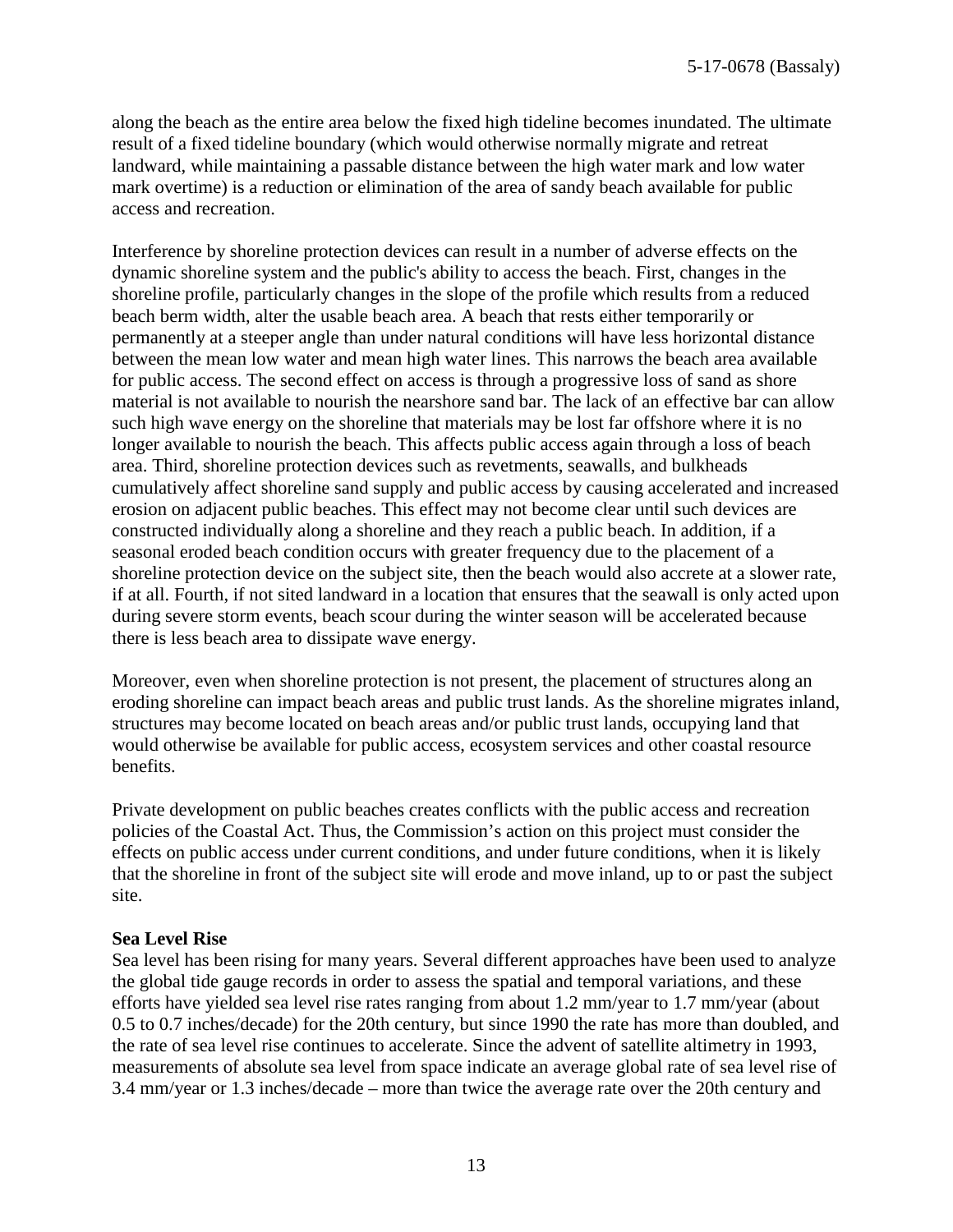greater than any time over the past one thousand years.<sup>[2](#page-13-0)</sup> Recent observations of sea level along parts of the California coast have shown some anomalous trends; however, there is unequivocal evidence that the climate is warming, and such warming is expected to cause sea levels to rise at an accelerating rate throughout this century.

The State of California has undertaken significant research to understand how much sea level rise to expect over this century and to anticipate the likely impacts of such sea level rise. In April 2017, a working group of the Ocean Protection Council's (OPC) Science Advisory Team released *Rising Seas in California: An Update on Sea-Level Rise Science*. [3](#page-13-1) This report synthesizes recent evolving research on sea level rise science, notably including a discussion of probabilistic sea level rise projections as well as the potential for rapid ice loss leading to extreme sea level rise. This science synthesis was integrated into the OPC's *State of California*  Sea-Level Rise Guidance 2018 Update.<sup>[4](#page-13-2)</sup> This Guidance document provides high-level, statewide recommendations for state agencies and other stakeholders to follow when analyzing sea level rise. Notably, it provides a set of projections that OPC recommends using when assessing potential sea level rise vulnerabilities for various projects. Taken together, the Rising Seas science report and updated State Guidance account for the current best available science on sea level rise for the State of California. The updated projections in the 2017 Rising Seas report and the 2018 OPC Guidance suggest sea levels could rise between 2.1 and 6.7 feet by 2100 at the Los Angeles tide gauge<sup>[5](#page-13-3)</sup>, depending on future greenhouse gas emissions. The updated Rising Seas science report and OPC Guidance also include an extreme scenario (termed the "H++" scenario) of 9.9 feet of sea level rise by 2100 based on recent modelling efforts that look at possible sea level rise associated with rapid ice sheet loss.

As our understanding of sea level rise continues to evolve, it is possible that sea level rise projections will continue to change as well (as evidenced by the recent updates to best available science). While uncertainty will remain with regard to exactly how much sea levels will rise and when, the direction of sea level change is clear and it is critical to continue to assess sea level rise vulnerabilities when planning for future development. Importantly, maintaining a precautionary approach that considers high or even extreme sea level rise rates and includes planning for future adaptation will help ensure that decisions are made that will result in a resilient coastal California.

On the California coast the effect of a rise in sea level will be the landward migration of the intersection of the ocean with the shore, which will result in increased flooding, erosion, and storm impacts to coastal areas. On a relatively flat beach, with a slope of 40:1, a simple geometric model of the coast indicated that every centimeter of sea level rise will result in a 40 cm landward movement of the ocean/beach interface. For fixed structures on the shoreline, such as a seawall, an increase in sea level will increase the inundation of the structure. More of the structure will be inundated or underwater than is inundated now and the portions of the structure

 $\overline{a}$ <sup>2</sup> <http://www.opc.ca.gov/webmaster/ftp/pdf/docs/rising-seas-in-california-an-update-on-sea-level-rise-science.pdf>

<span id="page-13-1"></span><span id="page-13-0"></span><sup>&</sup>lt;sup>3</sup> Griggs, G, Árvai, J, Cayan, D, DeConto, R, Fox, J, Fricker, HA, Kopp, RE, Tebaldi, C, Whiteman, EA (California Ocean Protection Council Science Advisory Team Working Group). Rising Seas in California: An Update on Sea-Level Rise Science. California Ocean Science Trust, April 2017.

<sup>&</sup>lt;sup>4</sup> OPC State of California Sea-Level Rise Guidance, 2018 Update:

<span id="page-13-3"></span><span id="page-13-2"></span>http://www.opc.ca.gov/webmaster/ftp/pdf/agenda\_items/20180314/Item3\_Exhibit-A\_OPC\_SLR\_Guidance-rd3.pdf<br><sup>5</sup>The OPC Guidance provides sea level rise projections for 12 California tide gauges, and recommends using the project closest to the project site. The projections for the LA tide gauge can be found on page 72 of the OPC Guidance.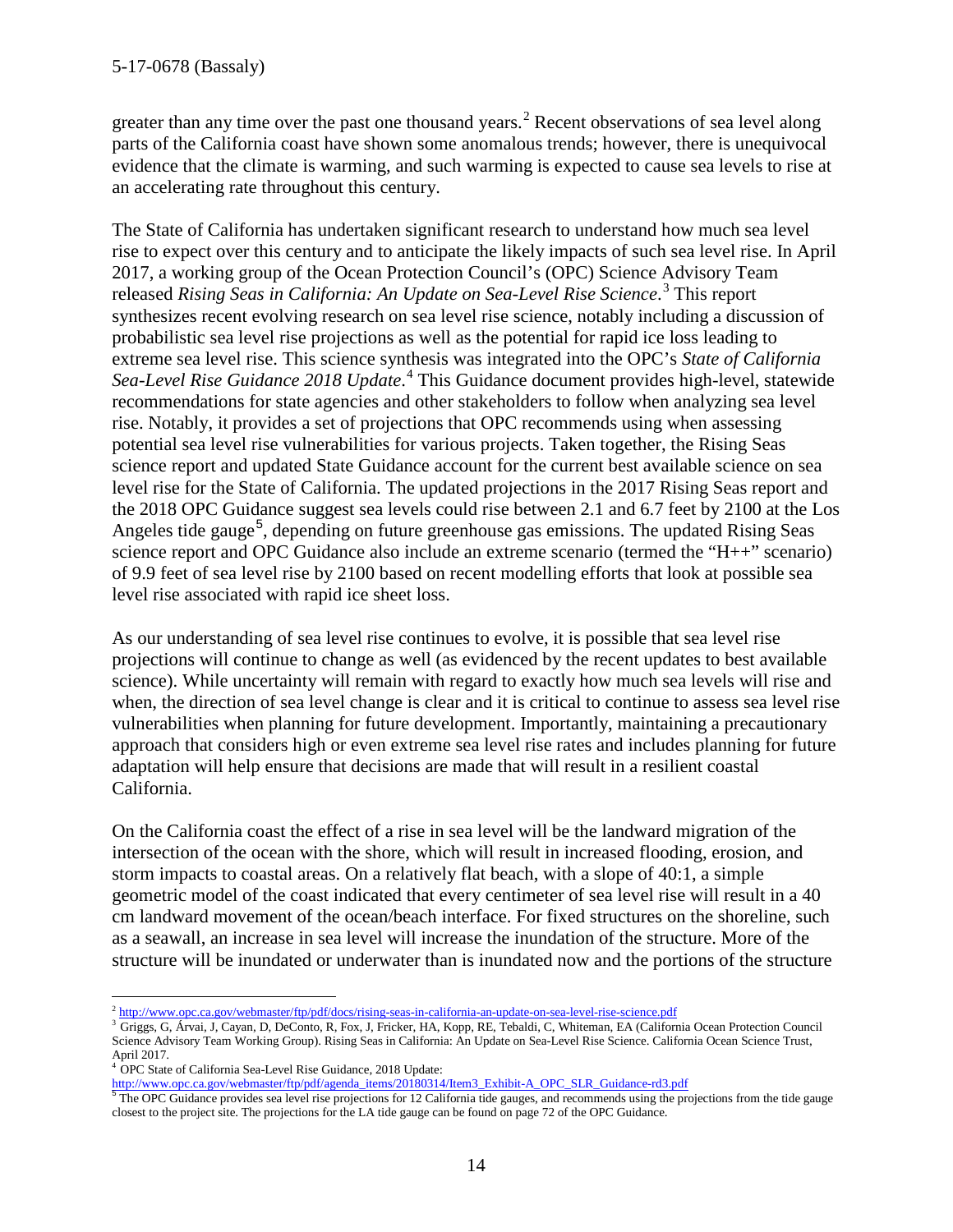that are now underwater part of the time will be underwater more frequently. Accompanying this rise in sea level will be an increase in wave heights and wave energy. Along much of the California coast, the bottom depth controls the nearshore wave heights, with bigger waves occurring in deeper water. Since wave energy increases with the square of the wave height, a small increase in wave height can cause a significant increase in wave energy and wave damage. Combined with the physical increase in water elevation, a small rise in sea level can expose previously protected back shore development to increased wave action, and those areas that are already exposed to wave action will be exposed more frequently, with higher wave forces. Structures that are adequate for current storm conditions may not provide as much protection in the future.

Rising sea levels are exacerbating and will continue to intensify hazards along the shoreline, including inundation, storm flooding, erosion, saltwater intrusion into aquifers, and liquefaction. Some shoreline development will experience increasingly hazardous conditions over time; therefore, to ensure safety and structural integrity consistent with Section 30253 of the Coastal Act, development must be sited and designed in such a way that takes into account the anticipated impacts of sea level rise over the full time span of its economic life. Changing conditions could also alter the anticipated impacts of the development upon coastal resources. In particular, coastal resources such as beaches and wetlands that are located just inland of the sea could disappear if they are squeezed between rising sea levels and a fixed line of development on the shoreline, thus impacting public access, recreation, visual, and other coastal resources. Therefore, to be consistent with the Chapter 3 policies of the Coastal Act, proposed development must be sited, designed, and conditioned in such a way that considers the impact of the development upon coastal resources over its full economic life, avoiding and mitigating those impacts as appropriate.

#### **Public Trust Resources**

Coastal hazards and shoreline protective devices also raise public trust concerns. The common law public trust doctrine protects the public's right to access tidelands, submerged lands, and navigable waters, which the State holds in trust for the public's use and enjoyment. This doctrine is enshrined in California's Constitution, which provides in Article X, section 4, that no individual may "exclude the right of way" to any "frontage or tidal lands of a harbor, bay, inlet, estuary, or other navigable water in this State." Cal. Const. Art. X, Sec. 4. The Constitution further directs the Legislature to enact laws that give the most "liberal construction" to Article X, section 4, so that access to navigable waters of the State "shall be always attainable for the people."

As discussed above, future sea level rise will cause the landward migration of the intersection of the ocean with the shore and, thus, the tidelands and submerged lands that are public trust resources. To the extent that shoreline protective devices contribute to erosion and blockage of the natural inland migration of the beach and shoreline, and thus result in the loss of natural beaches that allow the public to access tidelands and submerged lands, their construction is also inconsistent with the State's obligation to protect the public's right to access these areas. Knowing, as we do, that our understanding of how fast and how severe sea level rise will occur, and the precise impacts on particular coastal areas, is an evolving area of scientific inquiry, the Coastal Commission must act conservatively to manage public trust resources in a way that will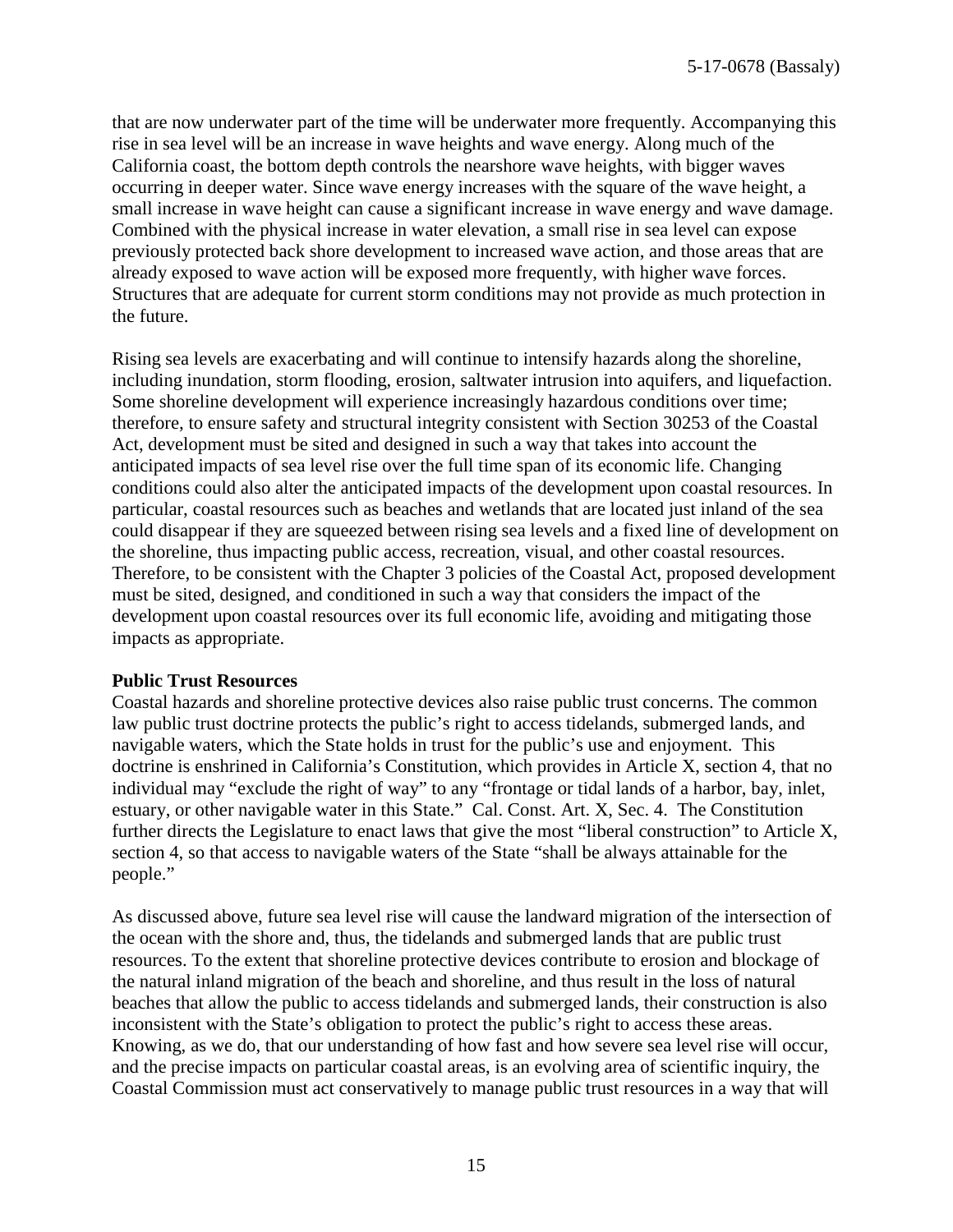protect them for future generations. For this additional reason, the Coastal Commission is unlikely to approve proposals for new development that, either now or sometime in the future, require shoreline protective devices, as their construction threatens public trust resources managed by the Coastal Commission.

Moreover, private residential uses are not public trust uses and the existence of private residential uses, such as the proposed project, on future public trust lands would conflict with the public's right to use and enjoy such lands.

# **Site Specific Evaluation**

 $\overline{a}$ 

In order to evaluate whether the proposed development would be consistent with Coastal Act Section 30253, the applicant has submitted the Coastal Hazard Study (TGR Geotechincal, 10/7/2017). In addition, the project coastal engineer provided a written response to staff questions regarding the project (Response to California Coastal Commission Review Comments, TGR Geotechnical, dated 11/29/17), as well as follow-up responses (Coastal Hazard & Wave runup Study Review Response, GeoSoils, Inc. dated 12/27/17; GeoSoils Memorandum, 2/13/18) (collectively referred to as Study). The Study concludes that coastal hazards are not expected to impact the proposed development over the next 75 years, including hazards from erosion, flooding, wave attack, or wave runup, even when considering impacts due to severe storm events and taking into consideration expected future sea level rise. Moreover, the coastal engineering consultant concludes that a shoreline protection device is not expected to be necessary over the 75-year life of the proposed development.

Regarding erosion in the project area generally and at the project site specifically, the TGR Coastal Hazard Study (10/7/17) states:

*"If we assume a very high, long term, erosion rate (not a seasonal rate) of 1.5 ft./yr, the shoreline may narrow about 112 feet over the 75 year life of the structure. This is still over 240 feet (presently* [the beach width is] *over 350 feet) from the project and*  [provides] *sufficient beach width to prevent wave attack from reaching the site. Because of the beach width and the stabilization by beach nourishment, which will continue in the future, the site is reasonably safe from erosion hazards over the project 75 year life."* 

Because the above language appeared to imply that the site's safety from future erosion relies on the on-going U.S. Army Corps of Engineer led beach nourishment project<sup>[6](#page-15-0)</sup>, Commission staff requested additional information as follows:

<span id="page-15-0"></span><sup>&</sup>lt;sup>6</sup> The Sunset Beach area and the beach fronting Surfside Colony to the north (located in the City of Seal Beach) have been subject to severe erosion as a result of the wave reflection off of the Anaheim Bay Harbor east jetty, particularly during severe storm events. The reflection effect is strongest nearer the jetty. Sunset Beach and Surfside are part of a federally authorized Orange County Beach Erosion Control Project. The replenishment program places sand on the Surfside beach. Once placed, natural littoral transport carries the sand downcoast as far as the Newport Pier on the Balboa Peninsula in the City of Newport Beach. The US Army Corps of Engineers has maintained the beach in this area through beach sand nourishment projects as part of a federally authorized project since the early 1960s. Other beach nourishment activities have occurred since 1935. This replenishment program is officially known as the San Gabriel River to Newport Bay Beach Erosion Control Project ('Project') and is undertaken by the U.S. Army Corps of Engineers, in conjunction with local government partners, to periodically add sand to the system. The project was authorized by the U.S. Congress in 1962 (Public Law 87-874 and House Document No. 602,  $87<sup>th</sup>$  Congress, Second Session). The project is defined by Congress as a 'Continuing Authority Project' meaning that it can occur in multiple phases without reauthorization, i.e. non sunset clause, but does require individual phase funding approval.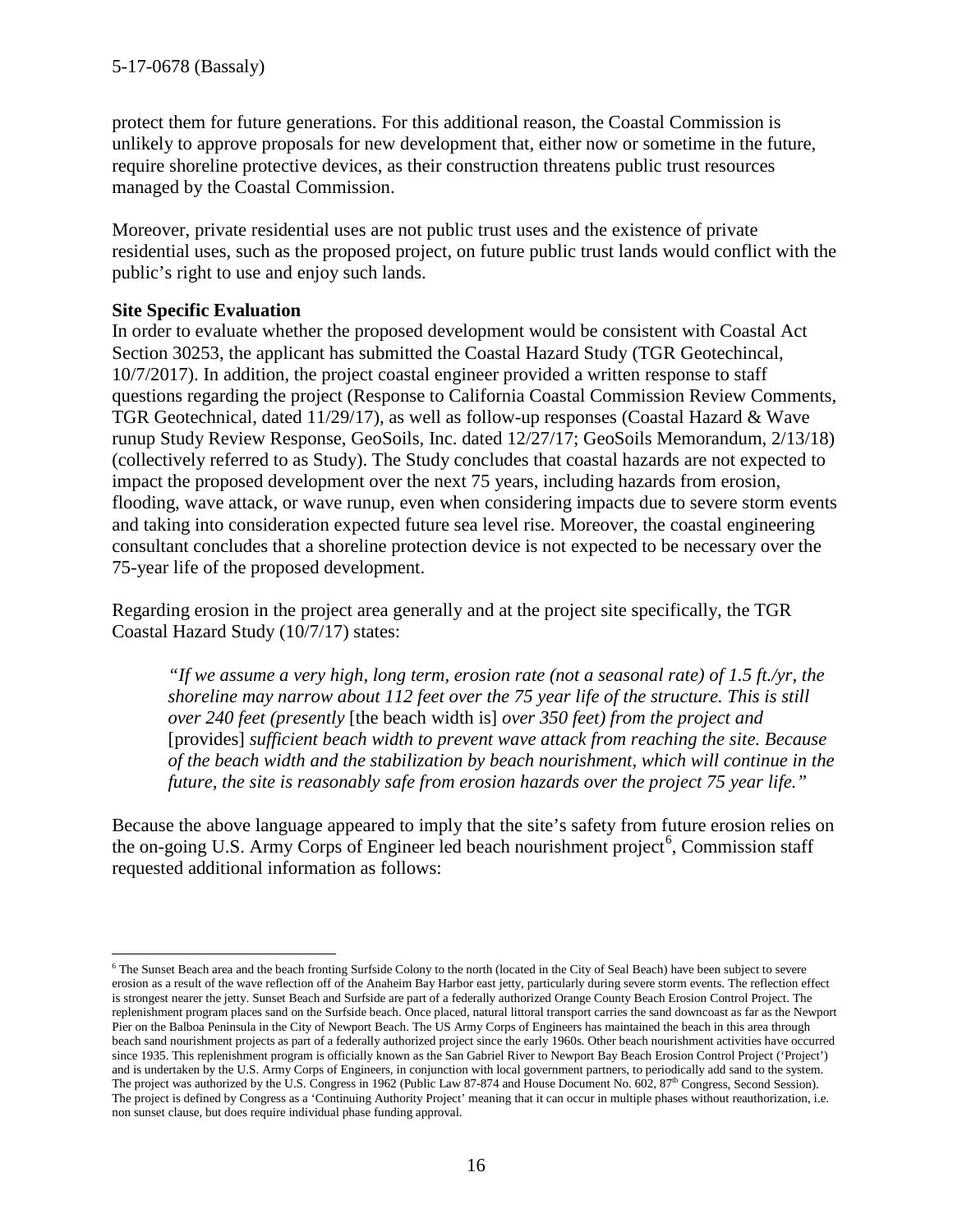*"The Coastal Hazards Analysis's conclusions and recommendations rely on[7](#page-16-0) the ongoing, periodic U.S. Army Corps of Engineers-led beach nourishment/erosion control efforts (Orange County Beach Erosion Control Project (USACOE, 1995)). However, it does not appear that the Coastal Hazards Analysis considered the hazard/risk factors in the event the USACOE nourishment efforts were to be reduced or cease. Although it appears at this time that there are no plans to change the current nourishment program, it cannot be known whether the beach nourishment program, upon which the hazard/risk conclusions are based, will continue for the expected life of the project (75 years). Therefore, it is necessary that the Coastal Hazards Analysis consider at least one scenario of long-term erosion that assumes that one or more USACOE replenishment cycles are missed, such that there is a minimum 15 year period between nourishment projects. This scenario must be applied to the conditions described in the CCC Sea Level Rise Policy guidance document (which is referenced in the Coastal Hazards Analysis submitted 10/10/17). This scenario must be considered both with expected future sea level rise and without, including consideration of the beach profile that would exist, over time, in the absence of the beach nourishment (this assessment must consider seasonally eroded beach profiles). That is, the evaluation of coastal hazards at the site must consider both the loss of sand at the site without the USAOCE nourishment as well as the increase in sea level."* 

To the above, the following response from the project coastal engineer was received:

*"Figure 1[of the 12/27/17 Geosoils response][8](#page-16-1) shows that under 125 cm (4.1 feet) of SLR the shoreline is still about 60 feet from the site. This assumes that NO nourishment takes place, which is very unlikely"*

The 4.1 feet of sea level applied by the project coastal engineer in the section cited above falls about midway between the updated projections in the 2017 Rising Seas report and the 2018 OPC Guidance, which suggest sea levels could rise between 2.1 and 6.7 feet by 2100 at the Los Angeles tide gauge, depending on future greenhouse gas emissions. The updated Rising Seas science report and OPC Guidance also recognizes the possibility of an extreme scenario (termed the "H++" scenario) of 9.9 feet of sea level rise by 2100 associated with possible future rapid ice sheet loss.

Additionally, the Study (GeoSoils Memorandum, 2/13/18) finds:

 $\overline{a}$ 

*"It is the width of the beach that primarily protects the site from coastal hazards. If the nourishment is stopped, and a very high erosion rate of 1.5 ft/yr is assumed to occur without nourishment, then the beach would retreat 112 feet in 75 years. With no* 

<span id="page-16-0"></span><sup>&</sup>lt;sup>7</sup> For example, The Coastal Hazard Study (10/7/17) states, on page 2: "Because the beach in front of the site is maintained at a width of approximately 350 feet, it is highly improbable that the shoreline will erode back to the site even with future sea level rise (SLR)." And, on page 3, further states: "The beach in front of the site has not experienced significant long-term erosion since the nourishment activity, and has been maintained wider than 350 feet." and "Because of the beach width and the stabilization by beach nourishment, which will continue in the future, the site is reasonably safe from erosion over the project 75 year life." In addition, on page 4: "Because the site is located far from the surf zone and a beach width of at least 400 feet is always maintained, the site will not be subject to direct attack from breaking waves." And on page 5, the Coastal Hazards Analysis: "Because a wide beach is maintained by the Federal Government it is highly unlikely that the beach will become narrow enough for runup to reach the site." And on page 6 under *Conclusions and Recommendations*, the Hazards Assessment states: "In conclusion, coastal hazards will likely not impact the proposed development property over the next 75 years."

<span id="page-16-1"></span><sup>8</sup> Figure 1 of the GeoSoils, Inc. 12/27/17 report is the CoSMoS shoreline location with 4.1 feet of SLR.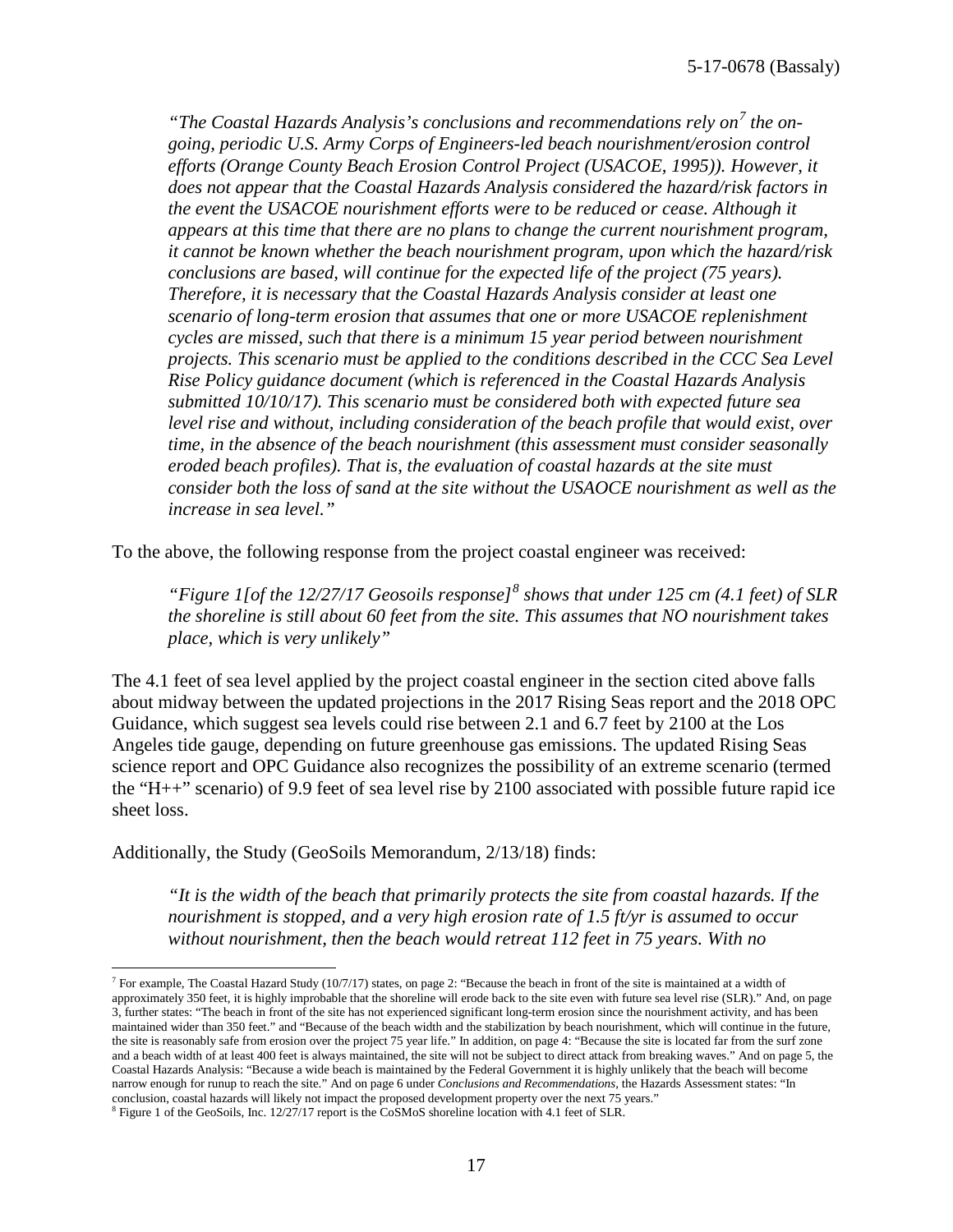*nourishment and the beach retreating 112 feet in 75 years, the site is still over 200 feet from the mean high tide line. Coastal engineering standard of practice recognizes 200 feet as an adequate beach width to protect property."* 

Finally, a 2/12/18 email correspondence between Commission staff and the coastal engineer states: "*[The] project is safe from shoreline erosion without the nourishment or berm construction over the next 75 years.*"

The project coastal engineer concludes:

*"In conclusion, coastal hazards will likely not impact the proposed development property over the next 75 years. The proposed development will neither create nor contribute to erosion, geologic instability, or destruction of the site or adjacent area. There are no recommendations necessary for wave runup protection. The proposed project minimizes risks from flooding. However, the property is relatively low-lying and proper site drainage and drainage control will be necessary."*

Based upon all of the information provided by the applicant's coastal engineer in the coastal hazard Study, the applicant asserts that the proposed development is not expected to be threatened by erosion, flooding, or wave attack/wave runup over the 75-year life of the structure, even during severe storms and when expected future sea level rise is considered. Based upon the evidence contained in the Study, no future shoreline protection device is expected to be needed over the 75-year life of the proposed development. However, ocean fronting properties are inherently dynamic, and future conditions cannot be known with certainty. Further, CoSMoS, the best available regional sea level rise modeling tool, shows that the area around the site may be significantly impacted by future sea level rise (see Exhibit 2).

# **No Future Shoreline Protection**

Were it not for the project coastal engineer's detailed explanation that no shoreline protection device is expected to be needed over the life (75 years) of the proposed residential development, the project likely could not be found consistent with the public access, recreation, and hazards policies of the Coastal Act. If the proposed project included a shoreline protective device, it could not be found consistent with these Coastal Act policies. Because the site specific hazards analysis provided by the applicant's coastal engineering consultant maintains that, even with expected future sea level rise, the proposed development is not expected to be threatened by coastal hazards and so is not expected to need shoreline protection over the life of the development, the project can be found to conform with the hazards policies of the Coastal Act. In addition, based on the conclusions of the hazards analysis and with imposition of the special conditions described later in this report, the project can be found to conform with the public access and recreation policies of the Coastal Act.

Still, development adjacent to the ocean is inherently hazardous and predictions into the future cannot be known with certainty. Future certainty is further complicated by the unknown extent of future sea level rise. Understanding the risks and uncertainty, the Coastal Commission has a duty to manage coastal and public trust resources conservatively and to ensure that such risks are borne by the applicant proposing private development for their benefit, rather than the public. In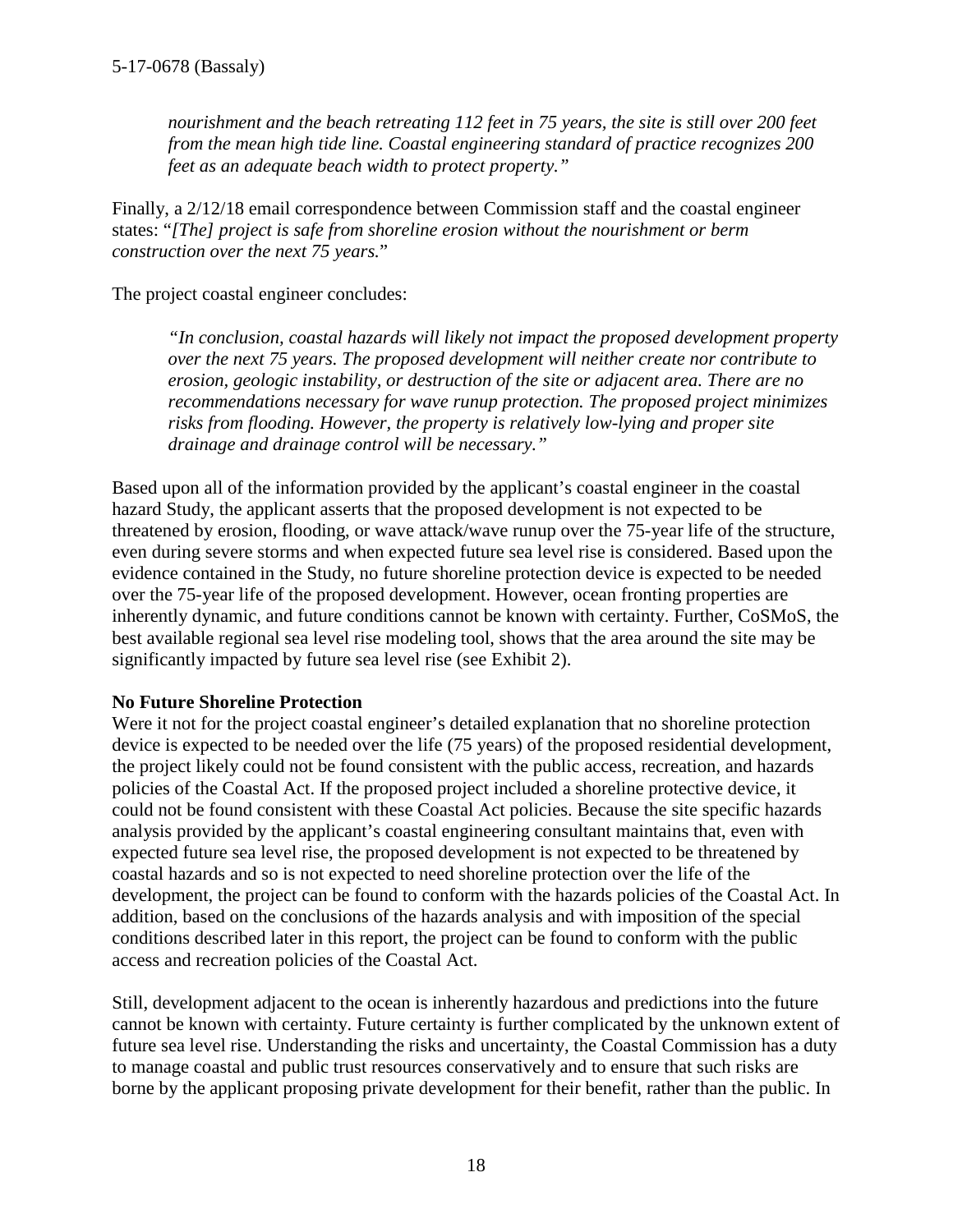the event that future conditions are not consistent with the current expectations expressed in the hazards analysis, or the project engineer's analysis is incorrect, the applicant and future owners must be made aware that loss of public beach, due to migration of the mean high tide line, may threaten the development; and that construction of a device to protect the development from shoreline hazards likely could not be found to be consistent with the public access, public recreation, and hazards policies of the Coastal Act, or the California Constitution and the public trust doctrine.

If, in the future, it turns out that the development is not structurally stable due to increased future wave action, sea level rise, or storm and tidal events, **Special Condition 3** is required to acknowledge that, as new development, the applicant has no right to a shoreline protective device for the project and, in fact, no future shoreline protective device will be constructed on site to protect the proposed development. Instead, the landowner must remove the development if (a) any government agency has ordered that the structures are not to be occupied due to coastal hazards, or if any public agency requires the structures to be removed; (b) essential services to the site can no longer feasibly be maintained (e.g., utilities, roads); (c) the development is no longer located on private property due to the migration of the public trust boundary; (d) removal is required pursuant to LCP policies for sea level rise adaptation planning; or (e) the development would require a shoreline protective device to prevent a-d above. **Special Condition 3** requires that if any of the proposed development becomes threatened by coastal hazards in the future, even though information presented by the applicant's engineer today finds that that is not expected, then the threatened development must be removed rather than protected in place. This condition recognizes that the applicant's consultant has found that the site is expected to be safe, while also recognizing that predictions of the future cannot be made with certainty, thereby ensuring that the risks of property damage or loss arising from sea level rise or other changed circumstances are borne by the applicant enjoying the benefits of new development, and not the public.

Additionally, **Special Condition 7** clarifies that the Commission's approval of this permit does not constitute a waiver of any public rights that may exist on the property and prohibits the applicant from using the permit as evidence of a waiver of any public rights that may exist on the property now or in the future. **Special Condition 7** also clarifies that the permit does not authorize the development to physically interfere with any public access rights that may exist at any future date.

The Commission finds that due to the possibility of storm waves, surges, flooding and erosion the applicant shall assume these risks as a condition of approval. Because this risk of harm cannot be completely eliminated, the Commission requires the applicant to waive any claim of liability against the Commission for damage to life or property which may occur as a result of the permitted development. The applicant's Assumption of Risk, Waiver of Liability and Indemnity, as required by **Special Condition 8**, will show that the applicant is aware of and understands the nature of the hazards which exist on the site, and that may adversely affect the stability or safety of the subject development, and will effectuate the necessary assumption of those risks by the applicant.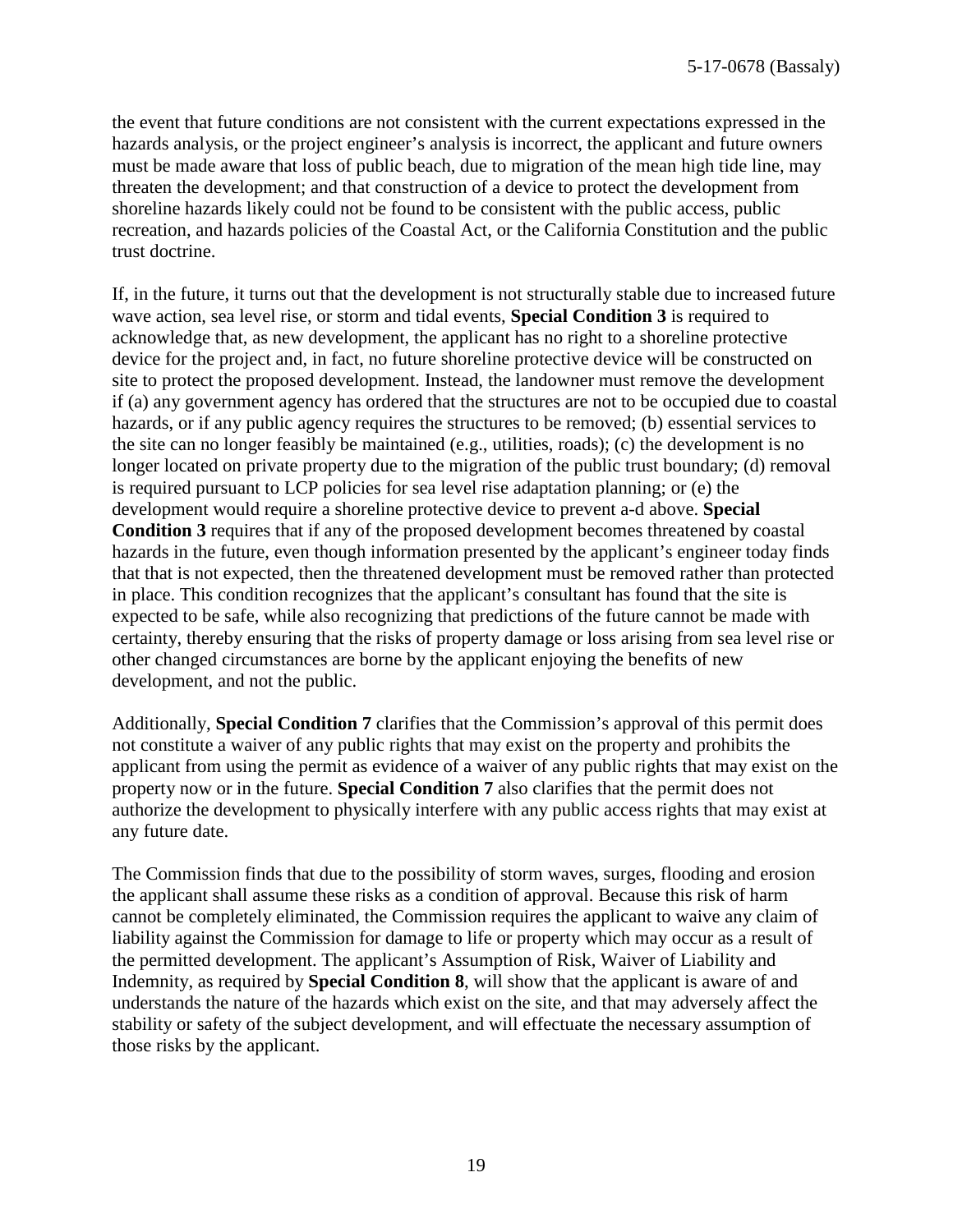In addition, the Commission imposes **Special Condition 9**, which requires the applicant to record a deed restriction on the property, acknowledging the risks inherent in undertaking development in this dynamic area and acknowledging that the degree of future risk cannot be known with certainty today. Additionally, **Special Condition 9** imposes the terms and conditions of this permit as restrictions on use and enjoyment of the property and provides any prospective purchaser and any future owners of the site with recorded notice that the restrictions are imposed on the subject property. Therefore, the Commission finds that the proposed project, as conditioned, is consistent with the hazards and shoreline development policies of the Coastal Act.

# **2. Geotechnical**

A *Geotechnical Engineering Investigation* was prepared for the proposed development by ZS Engineering, dated 5/20/17. The applicant is proposing to support the proposed residence on shallow mat foundation. Shallow mat foundations are recommended by the project geotechnical consultant, as reflected below. The site is subject to liquefaction potential and the presence of shallow groundwater. With respect to these potential issues at the subject site and the proposed shallow mat foundations, the Report (5/20/17) states:

*"Due to shallow groundwater, the general area of this site is mapped within liquefaction hazard zone as delineated in the state's seismic hazard zones map (CGS, 1999). Groundwater was encountered at depths about 10 to 11 feet below the existing grade during this investigation. Historic shallow groundwater within the general area of the subject lot is documented on the order of 3 feet.* 

*Our evaluations for liquefaction potential indicated a potentially liquefiable soil layer, about 3.5 feet thick, at a depth above 38 feet below the existing grade. Surface manifestation (such as sand boiling, ground fissure, etc.) causing loss of bearing capacity of the foundation subgrade soils is not likely to happen in the event of a major earthquake*  due to the following factors: a thick nonliquefiable zone below the existing grade; ground *improvements involving a foundation subgrade made of soil-cement mix; depth and thicknesses of the a potentially liquefiable layer as discussed above. Maximum dynamic settlement at this site is estimated 0.66 inch.*

*In order to diminish the potential of differential settlement, proposed new building foundations are recommended to be a minimum 24 inches thick concrete mat bearing on a compacted subgrade made of soil-cement mix, minimum 18 inches thick below the foundation bottoms. Structural integrity of the proposed new three-story residential buildings will remain intact during a major seismic event provided the geotechnical parameters and grading recommendations in this report are properly implemented in the design and during construction of this project. We recommend that all utility lines within the property limits be equipped with flexible joints that are capable of handling the anticipated seismic settlement."*

# **3. Hazards Conclusion**

Based upon the technical information provided by both the project geotechnical consultant and the project coastal engineer, the proposed development, as conditioned, can be found to be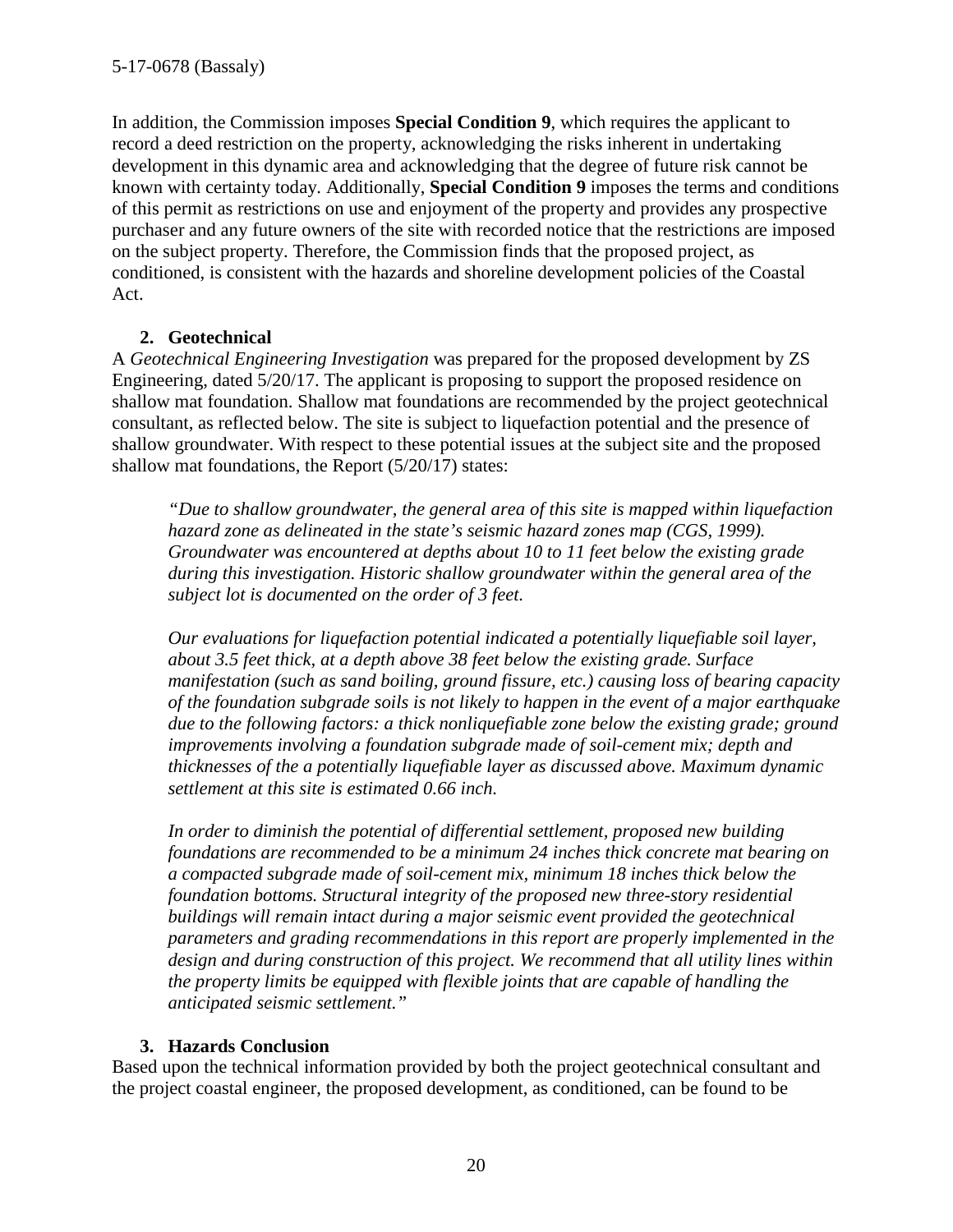consistent with Section 30253 of the Coastal Act which requires that risks to life and property be minimized, that stability and structural integrity are assured, and that proposed development neither create nor contribute significantly to erosion, geologic instability, or destruction of the site or surrounding area. Approval of the project also is consistent with the Commission's obligation to manage and protect public trust resources.

#### **C. PUBLIC ACCESS**

Coastal Act Section 30210 states:

*In carrying out the requirement of Section 4 of Article X of the California Constitution, maximum access, which shall be conspicuously posted, and recreational opportunities shall be provided for all the people consistent with public safety needs and the need to protect public rights, rights of private property owners, and natural resource areas from overuse.*

Section 30214 of the Coastal Act states, in relevant part (emphasis added):

- *(a) The public access policies of this article shall be implemented in a manner that takes into account the need to regulate the time, place, and manner of public access depending on the facts and circumstances in each case including, but not limited to, the following:*
- *(3) The appropriateness of limiting public access to the right to pass and repass depending on such factors as the fragility of the natural resources in the area and the proximity of the access area to adjacent residential uses.*
- *(4) The need to provide for the management of access areas so as to protect the privacy of adjacent property owners and to protect the aesthetic values of the area by providing for the collection of litter.*

Section 30221 of the Coastal Act states:

*Oceanfront land suitable for recreational use shall be protected for recreational use and development unless present and foreseeable future demand for public or commercial recreational activities that could be accommodated on the property is already adequately provided for in the area.* 

#### **Development Setback**

The project site is a beach fronting lot located within a row of beach fronting, residentially developed lots along South Pacific Avenue. Vertical access from South Pacific Avenue to the public beach is available approximately 90 feet southeast (downcoast) of the subject site at the end of  $10^{th}$  Street and approximately 60 feet northwest (upcoast) of the site, at the end of  $11^{th}$ Street. The proposed residence would be constructed at the seaward property line, a zero-foot setback, on all three levels. No at-grade patio or deck is proposed. The proposed walls of glass (windows) across the seaward face of the proposed three-story residence will be located immediately adjacent to the public beach.

As reflected in the Sections cited above, the Coastal Act requires that public access to the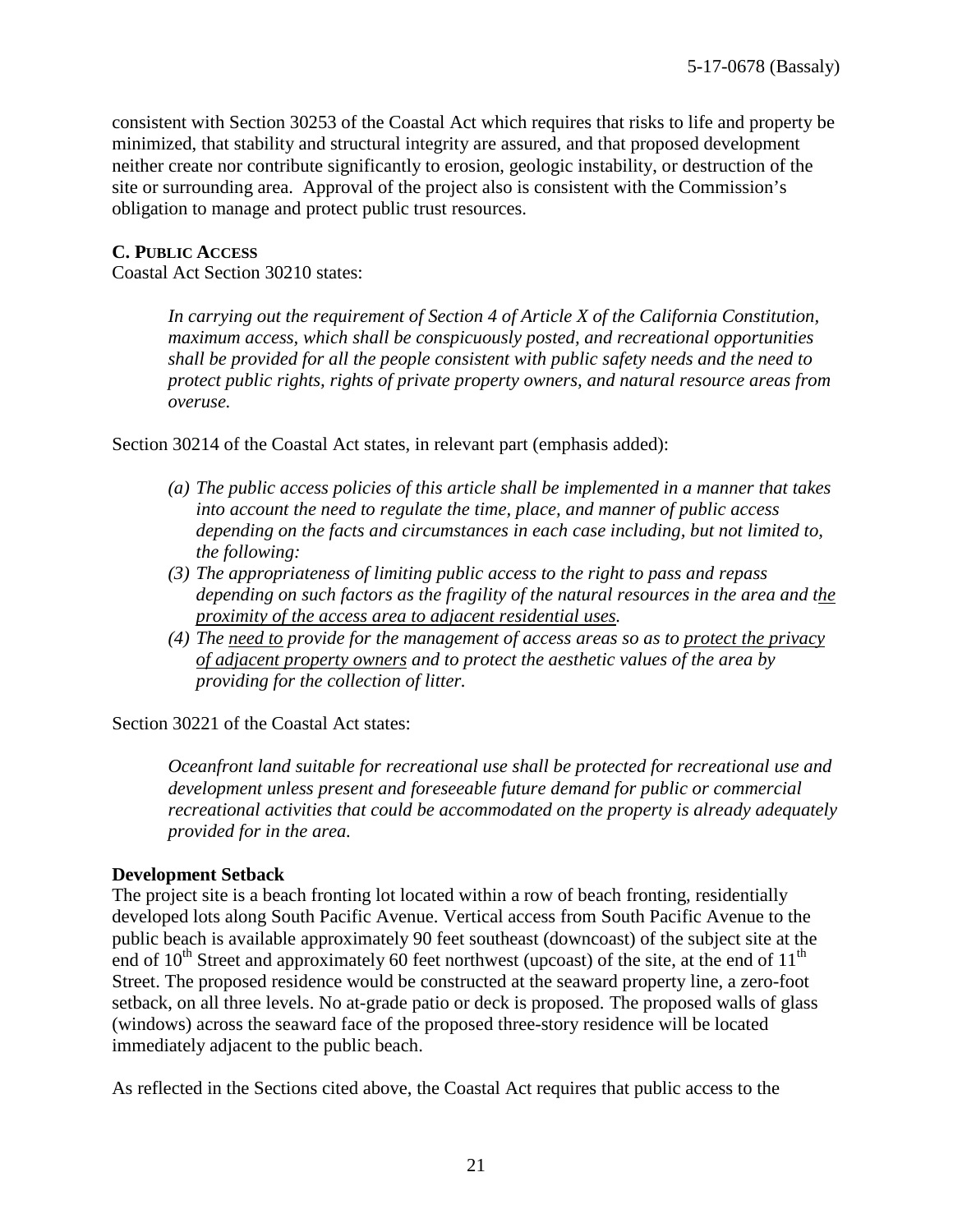shoreline be maximized. Coastal Act Section 30221 requires that oceanfront land suitable for recreational use be protected for recreational use, unless demand for such a use is or likely will be provided elsewhere in the area. With expected future sea level rise and resulting coastal erosion, it is likely that future demand for public recreational activities, such as use of the sandy beach, will need to be accommodated on smaller, more narrow beaches. In addition, the population is expected to continue to increase. And so, the area of sandy beach will decrease while the demand for remaining sandy beach areas will only increase.

Section 30214 of the Coastal Act recognizes the inherent conflicts likely to arise when private property abuts public use areas, but the Act prioritizes public access needs. Which means that providing the private property's need for privacy must be accommodated on the private property itself, not by burdening the already limited public beach area available for public use. When such conflicts are not addressed at the planning/permitting stage of development, and adjacent residential development is allowed too close to public beach areas (as is proposed in this zero and six-inch setback case), the resulting lack of privacy could lead to future demands by residents to curtail public use of the public area in order to afford privacy. Sunset Beach is a public beach, and new development should not be allowed to be constructed in a manner that could foreclose the ability of the homeowner to maintain privacy. Although the applicant may not argue for this now, in the future or under future owners, this issue is likely to arise, especially as the beach narrows as it is expected to do, increasing demands on the public beach and concentrating the public area closer to the public/private border.

In addition to raising privacy issues, a zero-foot beachfront setback makes it impossible for the owner of the private residence to conduct normal maintenance activities typically necessary to maintain a residence without encroaching onto the public beach. For example, as proposed, the owner of the proposed residence would not be able to wash the windows or paint the residence on its seaward side, or other typical maintenance activities, without performing such work from the public sandy beach. The proposed residence includes large picture windows/sliding glass doors across entire or near entire expanse of the seaward side of the residence. Moreover the proposed and any future construction activities at the site would also require incursion onto the public beach. These simple, construction and regularly required maintenance activities would likely require construction scaffolding on the public beach in order to access the proposed threestory, zero setback structure. Furthermore, to exit the proposed home on its seaward side, a resident would step directly onto public beach.

Moreover, generally, members of the public are uncomfortable congregating in areas too close to private residential development, effectively creating self-imposed buffer distances even though the entire area in question is public. As proposed, there will be no area on the private parcel that will function as a privacy buffer between the proposed three-story residence and the public beach. In addition, the three-story, 35-foot height of the proposed structure so close to the seaward property line, will create a looming presence, further aggravating the likelihood and expanse of the self-imposed buffer. Without an adequate setback imposed on the private property, the close proximity of the residence effectively privatizes the public beach in front of the residence because the public is uncomfortable being so close to the residential structures and will not use that portion of the beach. The sense of privacy extending over area that is actually public beach is further exacerbated by the fact that residents would step directly onto the public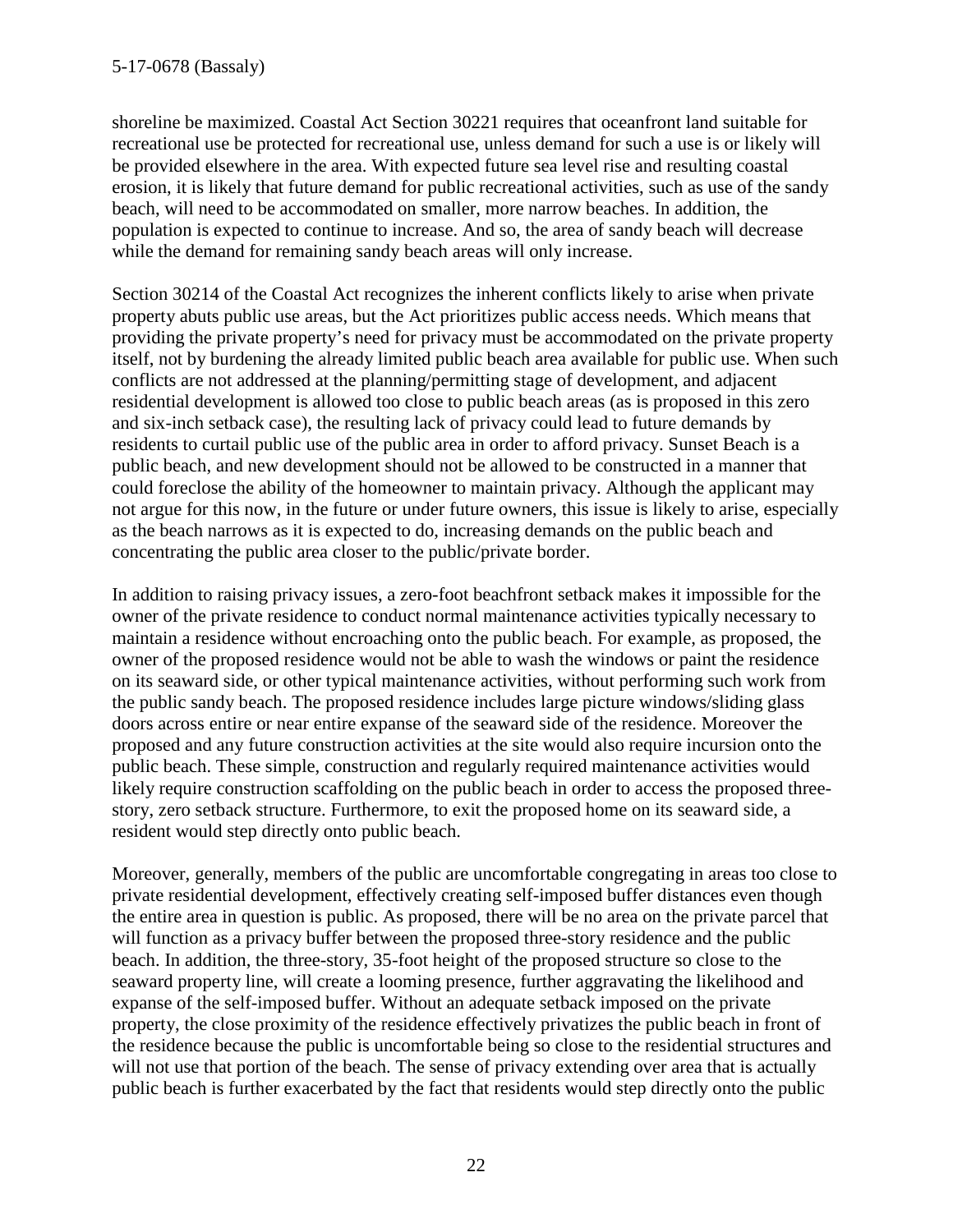beach in exiting the seaward side of the home. Although the inferred sense that a public area is private might occur to some extent even with a minimum setback, if there is no setback at all, the perceived public/private boundary moves even further seaward, effectively reducing usable public beach area.

The Commission recognizes the historic pattern of development on beach fronting properties in Sunset Beach over the last few decades has been to allow a zero or minimal setback from the seaward property line. Many homes have been constructed with no or very minimal beachfront setback, including a number recently approved by the Commission. The Commission re-assumed permit issuing authority for the Sunset Beach area following its annexation into the City of Huntington Beach and the resultant lapse of the County LCP for the area in 2011. Since that time the Commission has approved six projects with zero or minimal (less than 2 foot) setbacks from the seaward property line, including two earlier residential projects by this same developer/applicant. In addition, the Commission also approved one project with a seaward setback ranging from  $2'9''$  $2'9''$  $2'9''$  to  $6'3''$ . Additionally, numerous projects were approved by the County under its nearly 30 years of LCP authority. The County's certified LCP also allowed limited encroachments onto the public beach area, further contributing to the issues raised by inadequate seaward setback requirements. However, as vulnerability to sea level rise has been documented, the Commission has recently been imposing minimal yard setbacks in many areas where they had not been previously required.

In a meeting with Commission staff on 3/5/18, the applicant mentioned that the City of Newport Beach Implementation Plan, which was recently approved by the Commission, allows reduced setbacks for residential development abutting the public beach. However, review of that City's certified IP reveals that Section 21.18.030 *Residential Coastal Zoning Districts General Development Standards*, Table 21.18-2 *Development Standards for Single-Unit Residential Coastal Zoning Districts* requires a 20-foot setback from the front (seaward) property line for primary structures. In addition, IP Section 21.30.015 *General Site Planning and Development Standards*, Subsection 21.30.015 D.2.d states: "*2. Considerations. In reviewing a coastal development permit application for development along the waterfront, the review authority shall consider the following: … d. The development's ability to enhance public access to State tidelands and shoreline areas through project siting and design or conditions of approval*; …"

In addition, the Commission recently approved a project similar to the currently proposed project. The two projects are similar in that both proposed limited setbacks consistent with past local government and past Commission actions in the project area (5-16-0757, Greene). The Greene project location also fronts on a wide, sandy public beach, but in Playa del Rey, in Los Angeles County. The Greene project proposed a one and a half foot setback on the ground level and zero foot setback for the upper level deck from the seaward property line. In that case, even though reduced setbacks from the seaward, beachfront property line had historically been approved by the Commission and local government in the past, the Commission imposed a minimum five-foot setback from the seaward property line. The Commission made similar findings in that case as are described above. Therefore, recent Commission actions have found

<span id="page-22-0"></span> $\overline{a}$ 9 5-17-0017 (Redhill) zero foot setback; 5-16-0419 (Von Blasingame) zero foot setback; 5-15-1294 (Bassaly) zero foot setback for two new residences; 5-13-0685 (Senn) setback ranges from 4" – 1'6"; 5-13-065 (Valenzuela) setback ranges from 2'9" – 6'3"; 5-12-014 (Small) setback ranges from  $7" - 1$ '.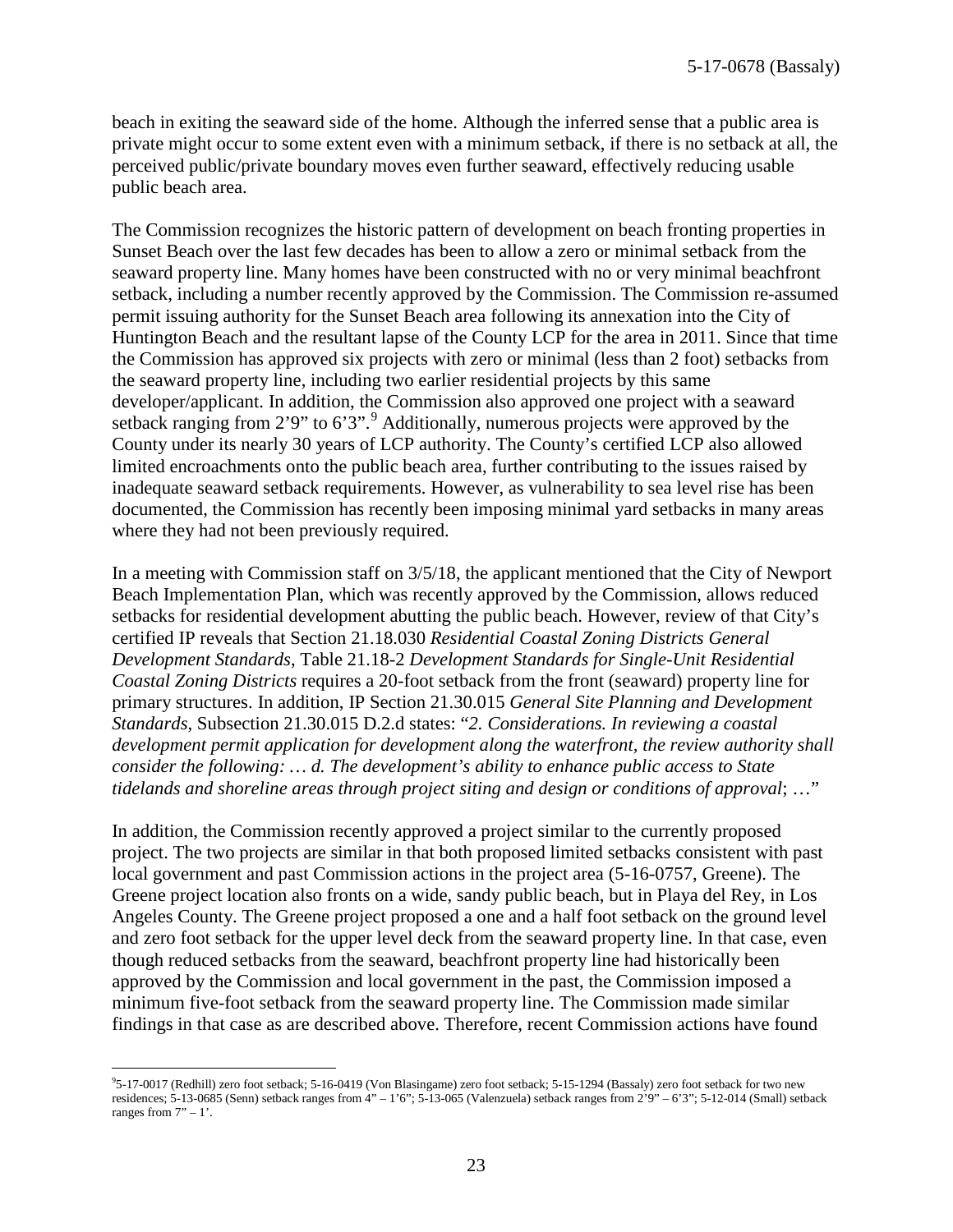that imposing a setback for residential development adjacent to public beach area is appropriate. In the Playa del Rey case, a minimum five-foot setback was imposed. The recently certified Newport Beach LCP also requires a minimum setback for residential development adjacent to the beach. In the Newport Beach LCP the setback is a minimum of 20 feet from the beachfront property lines, and possibly more when warranted to assure adequate public access (or for others reasons specified in the IP, such as hazards). The City of Newport Beach is the downcoast, adjacent neighbor of the subject City of Huntington Beach, both in Orange County.

It must also be recognized that the area immediately seaward of the beachfront properties in Sunset Beach is somewhat separated from the area of primary sandy beach use by the public due to the presence of a vegetated berm/sand dune located within the area approximately 20 - 40 feet seaward of the private property lines. In some ways, it is this berm that unofficially delineates the de facto private/public boundary. Between this berm and the private residential lots (and to some extent within the berm itself), private encroachments have historically been allowed (under the formerly certified LCP for the area)<sup>[10](#page-23-0)</sup>. However, more recently, applicants for development on these beachfront lots have removed existing encroachments and new encroachments have not been proposed.  $^{11}$  $^{11}$  $^{11}$ 

Nevertheless, the Commission must not be bound by past decisions that do not stand up under current information and conditions. One factor to be considered that was not a factor when the Commission certified the County's LCP for Sunset Beach (originally certified in 1982, with a comprehensive update approved in 1992) is future sea level rise. This is discussed in far greater detail in the preceding section of this staff report. As described there, scientific opinion overwhelmingly accepts that the seas are rising and that such rising will have significant impacts on existing, low-lying, coastal communities such as Sunset Beach. The only real sea level rise questions are not whether the seas are rising but by how much and how soon.

The best available regional sea level rise modeling tool for this area is USGS CoSMoS. Review of CoSMoS modeling in the immediate project vicinity indicates the currently wide sandy beach will likely narrow significantly over the 75-year life of the proposed residential development (see exhibit 2).

As reflected in the CoSMoS modeling (described previously), Sunset Beach is very vulnerable to impacts of sea level rise. Even though, at this time, it appears that the greatest threat to existing development in Sunset Beach may come from the harbor inland of the subject site rather than the ocean, the threat to the size and extent of existing public sandy beach from the ocean (as opposed to existing development) is significant. Generally, the beach in Sunset Beach ranges in width (depending on season and location, and the time elapsed from the last USACOE nourishment activity) from approximately 350 to 400 feet. That is expected to narrow significantly with sea level rise over time. The exact extent of loss of sandy public beach is not known with certainty, but CoSMoS modeling suggests loss of all but a few tens of feet will be lost (see exhibit 2). Some reasonable predictions suggest a loss on the order of 200 to 250 feet. In addition, impacts

<span id="page-23-0"></span><sup>10</sup> The formerly certified LCP allowed *temporary uses and structures accessory to residential development on contiguous Sunset Beach* 

<span id="page-23-1"></span>Residential properties subject to a Coastal Development Permit and a Public Property Encroachment Permit.<br><sup>11</sup> 5-17-0017 (Redhill); 5-17-0524 (Perricone); 5-16-0419 (Von Blasingame); 5-13-0678 (Senn); 5-13-0650 (Valenzuela (Smith-Alakor) did not have existing encroachments and no new encroachment was proposed.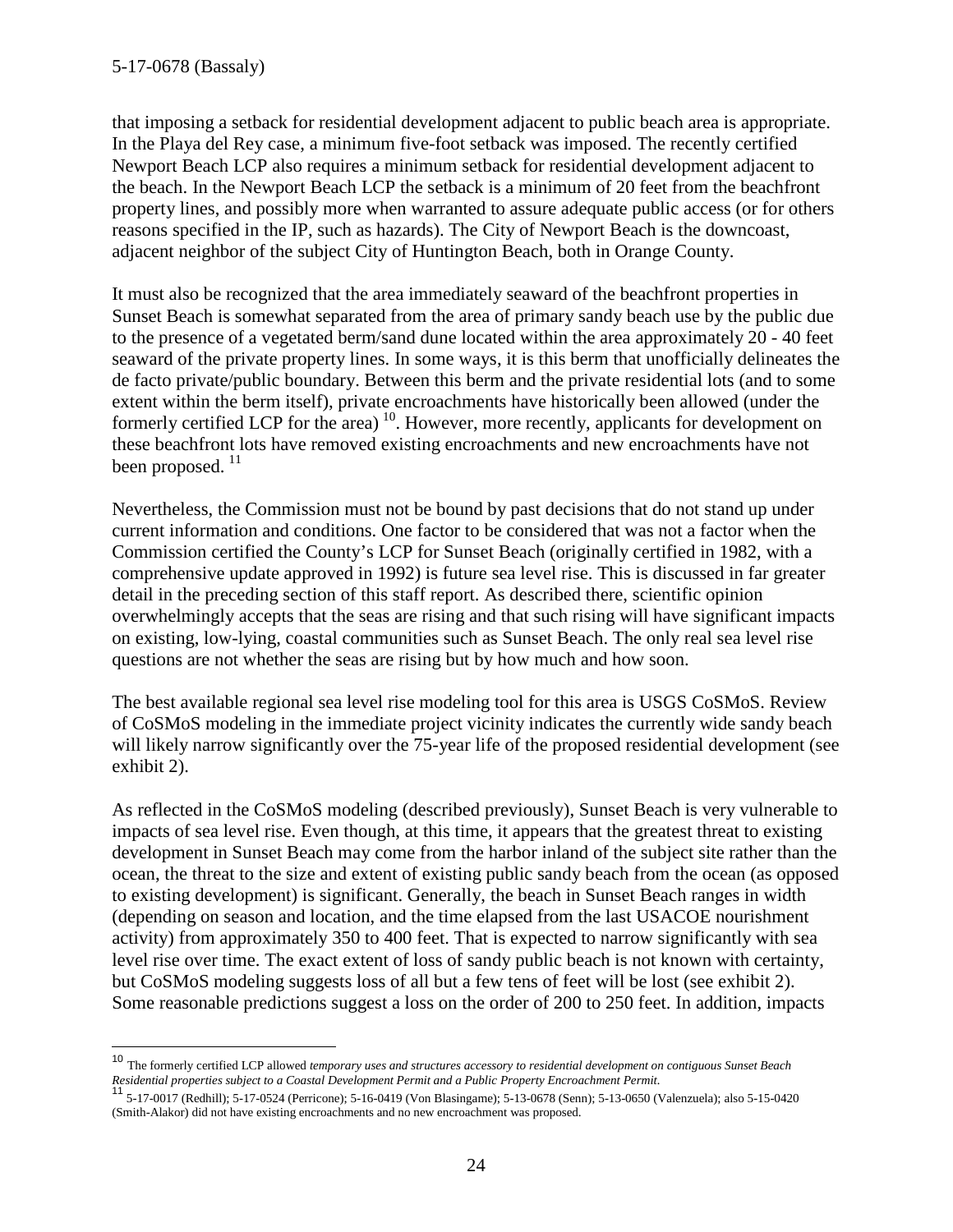to the area of sandy beach should the USACOE led beach replenishment project cease or become less frequent could worsen this loss of sandy beach scenario.

Although the Coastal Hazard Analysis prepared for the project finds that the proposed residence is expected to be safe over its 75-year life, the same cannot be said for the current beach width. Even the applicant's coastal hazards analysis concedes that, with SLR on the order of 4.1 feet and in the absence of the USACOE beach replenishment, the beach width in front of the subject site would be expected to recede to a width of 40 feet (the distance between the subject site and the shoreline).<sup>[12](#page-24-0)</sup> This is all to say, that as the beach width narrows with sea level rise, greater pressure will be put on the area of public sandy beach that remains, especially when taken together with expected continued population growth. Development allowed too close to the public sandy beach area (i.e. allowed with zero setback) would have the effect of further constraining areas of sandy beach available for public beach use for the reasons described above. This reinforces the need to increase the seaward setback as necessary to maximize the sandy beach area remaining available to the public as the beach narrows due to SLR.

The Commission's action on the Newport Beach LCP represents a recent Commission action on an appropriate setback requirement (described above) for residential development, and, represents what likely would be applicable when the City of Huntington Beach amends its LCP to include the Sunset Beach area.

The City requires no setback from the seaward property line. This insufficient setback standard was carried over from the previously certified County LCP for the area. This problematic setback represents one of the issues with the formerly certified LCP, among others, that will need to be addressed when the City resubmits an LCP amendment, for Commission review, to incorporate the Sunset Beach area into the City's otherwise certified LCP.

In an effort to address the insufficient setback proposed, the applicant has submitted a "Beach Access Improvement Program." (Exhibit 4) The program is intended to offset the impacts to public access resulting from the zero foot setback from the seaward property line. This same program is also intended to offset the zero-foot development seaward setback and six-inch sideyard setback proposed by the same applicant under Coastal Development Permit application 5-17-0680, scheduled to be heard at this same August 2018 Commission meeting. The program proposes vegetation removal across a five-foot wide swath of area seaward of the paved area at the end of  $26<sup>th</sup>$  Street,  $23<sup>rd</sup>$  Street, and a streetend to be determined in the future. Once the vegetation is removed, sand will be placed within the five-foot wide swath. The  $26<sup>th</sup>$  Street streetend is adjacent to the site of coastal development permit application 5-17-0680. The 23<sup>rd</sup> Street streetend is adjacent to a project previously approved the Commission, and owned by the current applicant (5-15-1294, Bassaly, 16475 So. Pacific Avenue, Sunset Beach). The third streetend location is proposed to be determined with input from the City of Huntington Beach Public Works Department at an undefined point in the future. The applicant proposes to conduct off-site vegetation removal and sand placement at  $23<sup>rd</sup>$  and  $26<sup>th</sup>$  Streets concurrently with demolition at the subject site.

<span id="page-24-0"></span> $\overline{a}$ <sup>12</sup> "Figure 1[of the 2/13/18 Geosoils response] shows that under 125 cm (4.1 feet) of SLR the shoreline is still about 40 feet from the site. This *assumes that NO nourishment takes place, which is very unlikely."*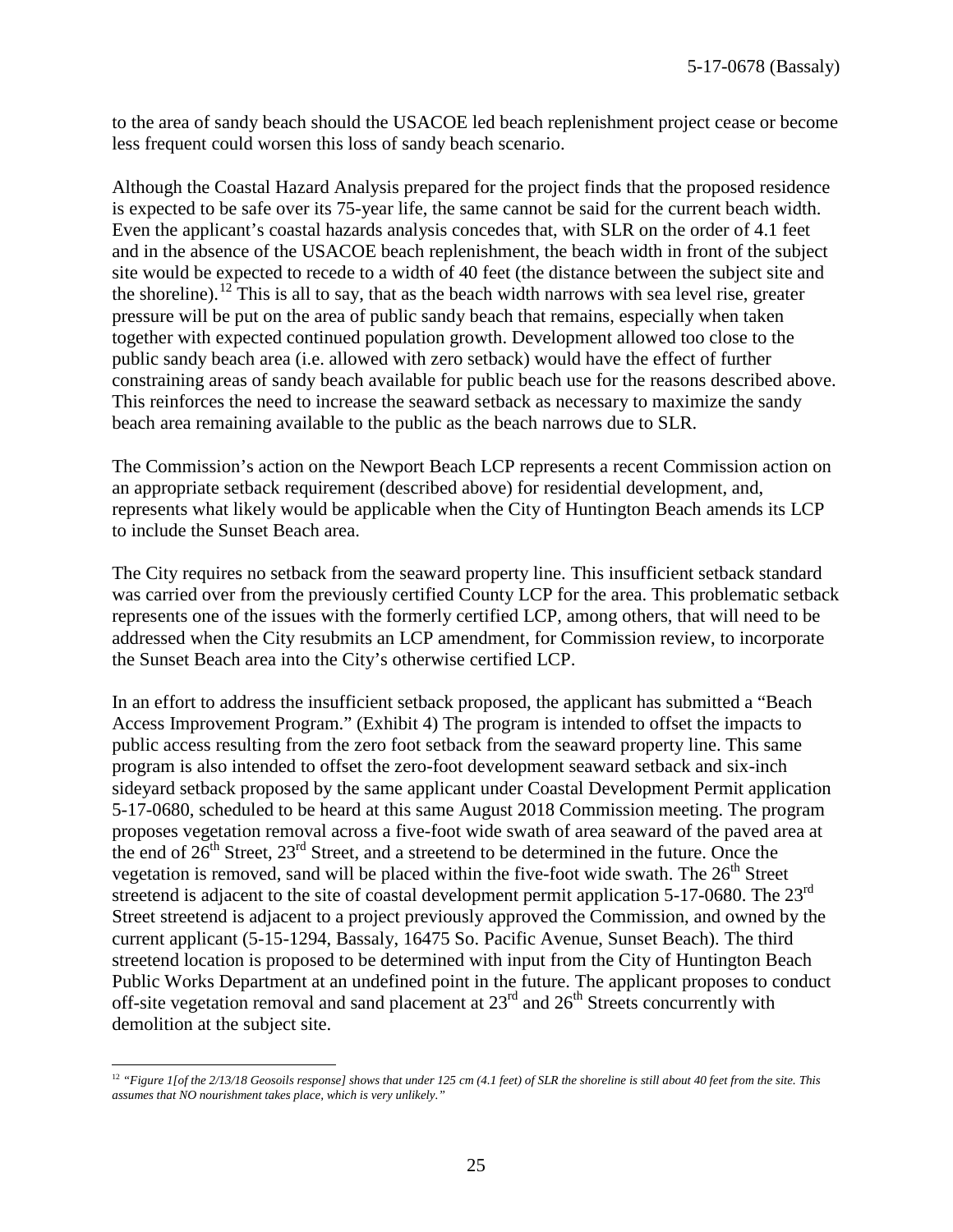However, review of existing conditions suggests that the proposed vegetation removal would not significantly enhance public access. At the 23<sup>rd</sup> Street streetend, a sandy path already exists that is close to five feet in width (Exhibit 5). This photo also provides a good example of how private development too close to, in this case, the sideyard property line which is adjacent to a public accessway, interferes with public access. The photo shows that the construction activities, materials, and staging displace a significant amount of public right-of-way that should be available for public access use. The building under construction in this photo (5-15-1294, Bassaly at 16475 S. Pacific Ave. in Sunset Beach) was approved with a six-inch sideyard setback. Although this photo depicts construction activities in an adjacent public beach accessway, it helps to illustrate impacts that would occur with the subject property. Likely, construction activity will occur either on the sandy public beach or within the public road right of way along Pacific Avenue, or both. Regardless, widening the existing sandy pathway to five feet would only minimally enhance the public's ability to use the already existing path. As can be seen on page 5 of Exhibit 4, some of the existing path would only be widened by up to about 3 feet and most of it by much less. Moreover, none of the extensive overgrowth of ice plant onto the public  $23<sup>rd</sup>$  Street streetend is proposed for removal (shown in both the photo attached as Exhibit 5 and in page 5 of Exhibit 4).

Likewise, a sandy path is already established at the  $26<sup>th</sup>$  Street streetend public accessway. It is further worth noting that the proposed expansion of the existing public access path to five feet (from the existing approximate width of  $\frac{1}{3}$  feet)<sup>13</sup> is not a substantial increase over the existing width of the public path. Because a public access path already exists at this streetend location, widening the existing path to five feet will not provide significant improvement over already existing public use, and will not mitigate the identified impacts of the proposed zero foot seaward setback.

Furthermore, the location of the third streetend public access improvement has not yet been identified, so it is not possible to assess at this point whether such improvement would be beneficial. However, based upon the proposals for the two streetend improvements that have been identified, it does not appear likely that the third location to-be-determined in the future will provide significant public access benefits either.

In addition, no long-term, on-going maintenance of the proposed expansion to five feet in width of the existing public access pathways is proposed. Thus, once work is completed, vegetation would simply grow back into the cleared areas again. Therefore, no long term public access benefit would be provided. Meanwhile, the impact of insufficient setbacks (described above) would be permanent.

Moreover, the applicant's proposed "Beach Access Improvement Program" does not include any funding mechanism. Although the information submitted (Exhibit 4) states: "… through the

 $\overline{a}$  $13$  It is difficult to say the specific increase in width of the existing path proposed, as the applicant has not provided information on the existing width. However, the photos in Exhibit 5 give a rough idea.

<span id="page-25-0"></span><sup>&</sup>lt;sup>14</sup> "The improvement will occur concurrently with the demolition at Seaglass House [16351S. Pacific Ave.; 5-17-0680] since we will use the same construction equipment and crew." Beach Access Improvement Program, per email correspondence from Karen Otis, Karen Otis Architecture to Meg Vaughn, Staff Analyst 7/5/2108; Exhibit 4 of this staff report. In addition, Exhibit 5 depicts construction underway at 16475 S. Pacific Ave. in Sunset Beach, approved via CDP 5-15-1294, Bassaly).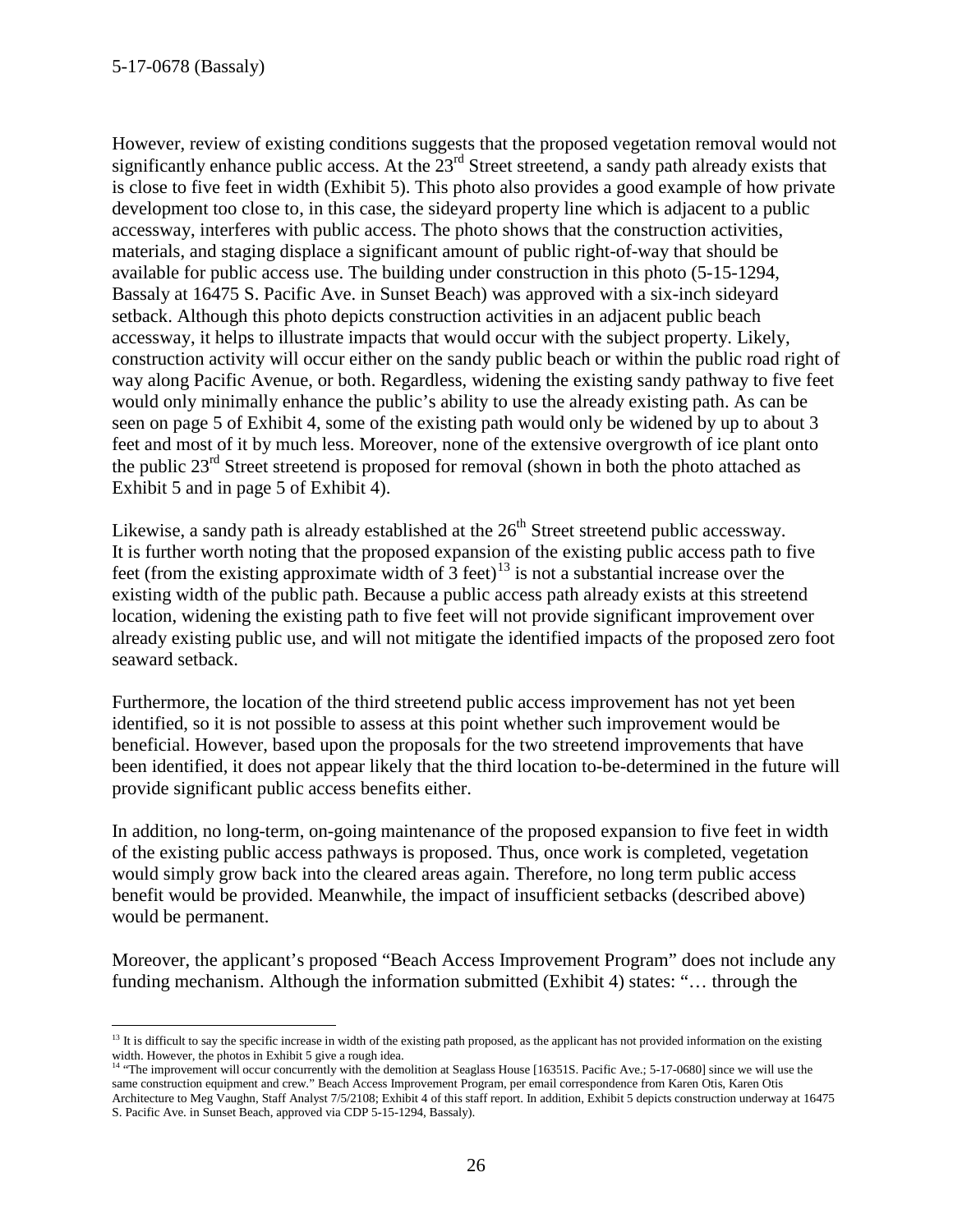charity that he founded, Dr. Bassaly will generously launch a new Beach Access Improvement Program that will pay for much needed public access to the Sunset Beach area," no information has been submitted with regard to the applicant's "charity." No evidence of a charity, such as 501c or similar information has been submitted to document the existence of a charity suitable for funding the proposed Beach Access Program.

It is not known what the cost of the proposed vegetation removal and sand placement work would be, as no such information has been submitted. However, as it is proposed to be conducted concurrent with existing work adjacent to the applicant's other project proposed under coastal development permit application  $5-17-0680$  and a second site currently under construction<sup>[14](#page-26-0)</sup> by the same applicant, it seems likely that the cost would represent a minimal addition to the substantial work already underway at one site and expected to commence once the permitting is resolved at the other site. As the third location is unknown, it would be critical to have the specific details of how that funding would be carried out and the timing of that work. If maintenance were added to assure longer term viability of these proposed "improvements," specific funding mechanisms would need to be in place, but none are proposed. This information is necessary to assure that the work would be carried out as proposed, and in a timely manner. None of this information is contained in the applicant's current proposal.

Furthermore, construction methods are not known. For example, the applicant's plan does not state where the sand to be deposited will come from. The plan also does not state what methods will be used to remove the vegetation and to deposit the sand; or whether mechanized equipment would be necessary. No measures are proposed to ensure adverse impacts do not accrue from the work, such as to existing public access or to water quality (i.e. construction BMPs) or to any habitat that may exist in the general project vicinity (such as any habitat that supports the presence of the snowy plover in the area<sup>[15](#page-26-1)</sup>). These issues are significant especially because the site is located on a sandy public beach. The lack of detail is problematic, but even if construction methods were known, the proposed plan would not mitigate the immediate impact of private development that is built too close to a public beach.

Finally, the proposed "Beach Access Improvement Program" states that the City of Huntington Beach is "very much in favor of the proposed Program" (Exhibit 4, page 1). On July 12, 2018 one of the project agents forwarded a screenshot of an approval in concept letter from the City's Public Works Department. The letter addresses the proposed vegetation removal from the two streetend locations identified at  $23<sup>rd</sup>$  and  $26<sup>th</sup>$  Streets (Exhibit 7). However, the City letter does not address an overall Beach Access Improvement Program. Rather it only preliminarily accepts removal of vegetation to widen existing public beach access paths. Although the Beach Access Improvement Program indicates that the applicant "has discussed this with the City of Huntington Beach Public Works so that they can indicate which location should be the third selected for this improvement based on current conditions," no discussion of possible third locations is included in the City's letter. Moreover, the letter does not include concept approval

 $\overline{a}$ 

<span id="page-26-0"></span><sup>&</sup>lt;sup>14</sup> "The improvement will occur concurrently with the demolition at Seaglass House [16351S. Pacific Ave.; 5-17-0680] since we will use the same construction equipment and crew." Beach Access Improvement Program, per email correspondence from Karen Otis, Karen Otis Architecture to Meg Vaughn, Staff Analyst 7/5/2108; Exhibit 4 of this staff report. In addition, Exhibit 5 depicts construction underway at 16475 S. Pacific Ave. in Sunset Beach, approved via CDP 5-15-1294, Bassaly).

<span id="page-26-1"></span><sup>&</sup>lt;sup>15</sup> Western snowy plovers, a species listed as federally threatened since 1993, have been seen at Sunset Beach and at nearby Surfside and Bolsa Chica in recent years. As recently as April 15, 2018, 17 western snowy plovers were observed at Sunset Beach.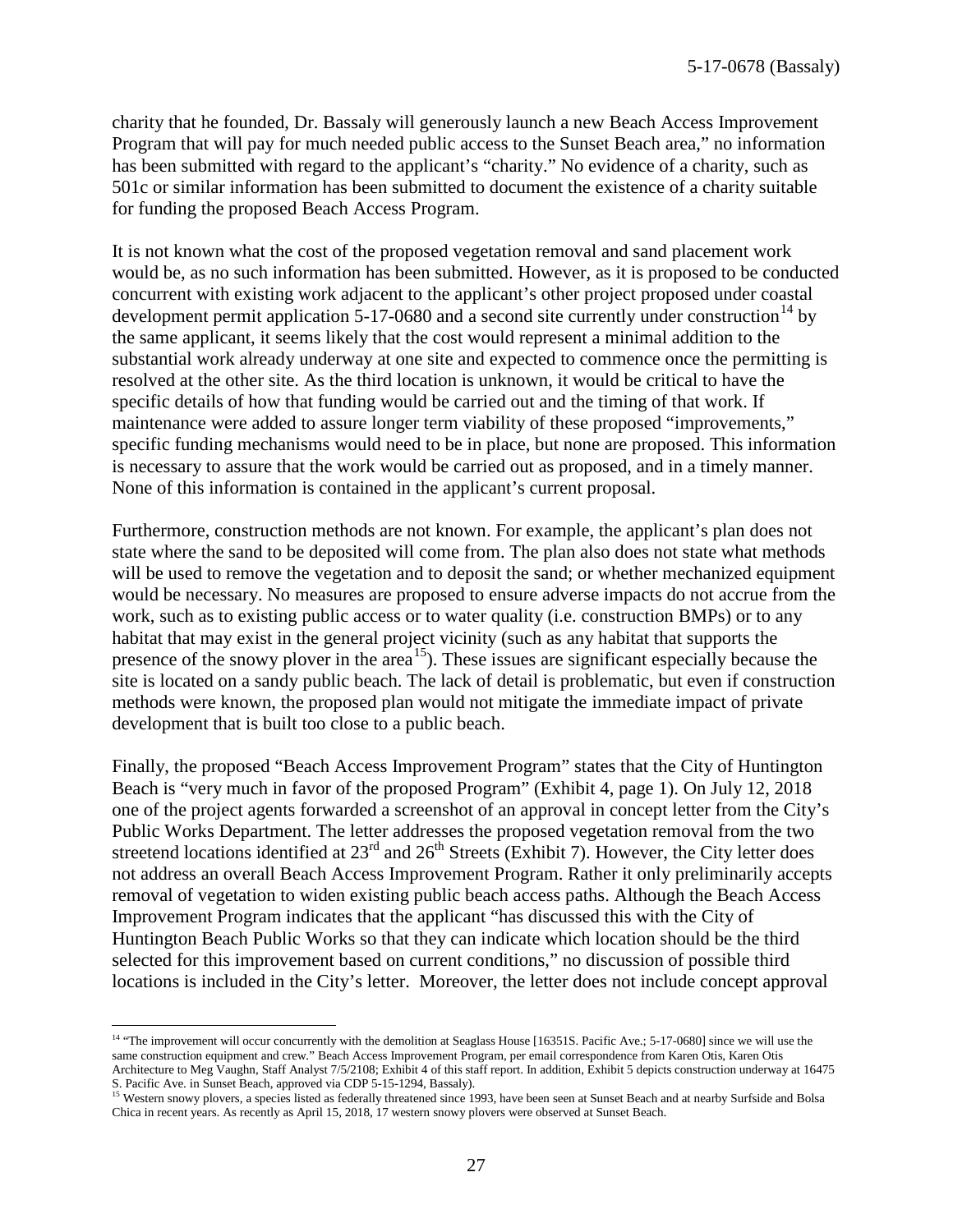of the overall Beach Access Improvement Program, only the very specific vegetation removal at two sites. Thus, it is not known whether the proposed third streetend access improvement would be acceptable to the City. Rather than being "very much in favor" of the Beach Access Improvement Program proposed by the applicant, the letter appears merely to not object to vegetation removal from a public area. Moreover, approval in concept is more typically reviewed and issued by the City's Planning Department. No information from the Planning Department has been submitted. The City's support of the overall Beach Access Improvement Program is critical for a number of reasons, not least of which is that the area subject to these improvements is public property not owned by the applicant. Also the City's support is critical because the third location for public access improvements is to be determined in conjunction with the City's Department of Public Works. But no evidence of City support for the overall Beach Access Improvement Program has been submitted.

Beach access improvements should be encouraged, but they are not a substitute for simple planning techniques that provide setbacks between uses, whether they be two residences or a residence and the adjacent public beach.

It is the applicant's intent that the proposed Beach Access Improvement Program will offset all impacts to public access arising from the zero-foot seaward setback project proposed under the subject CDP application 5-17-0678 as well as the six-inch sideyard development setback and the zero seaward development setback proposed under coastal development permit application 5-17- 0680. However, it has not been demonstrated that the improvements described in the Beach Access Improvement Program, even if the issues described above were addressed, would offset the impacts due to the reduced sideyard and zero seaward development setbacks. Public access already exists and is protected at the streetends, with or without the proposed development. It may be that removing existing impediments (vegetation) to free movement throughout the entire accessway might provide some minimal public access benefit, however removal of all impediments is not proposed. The proposed Beach Access Improvement Program would not provide off-setting measures sufficient to address the proposed developments' setback deficiencies.

In any case, reduced setbacks are not the direction the Commission has gone most recently. As described previously, in the Greene project and the City of Newport Beach LCP, both recent Commission actions, the Commission has found that public access is not maximized with minimal setbacks. Rather, the Commission has, most recently, required a minimum of five-foot seaward setback with the Greene project and 20-foot seaward setback in the Newport Beach LCP.

The proposed project would only widen already existing paths within already public area to about five feet by removing vegetation and backfilling with sand. This is far less than the requirement in Newport Beach, where the minimum required setback is greater. A more appropriate approach to improving public access at the Sunset Beach streetends would be a Sunset Beach-wide program, uniformly applied. This likely would need to be administered by the City, with funding mechanisms clearly established. Such a program would likely be funded as a condition of new development in the area. Such a program also would likely consider the question of whether public parking spaces and sidewalks should be created at the streetends.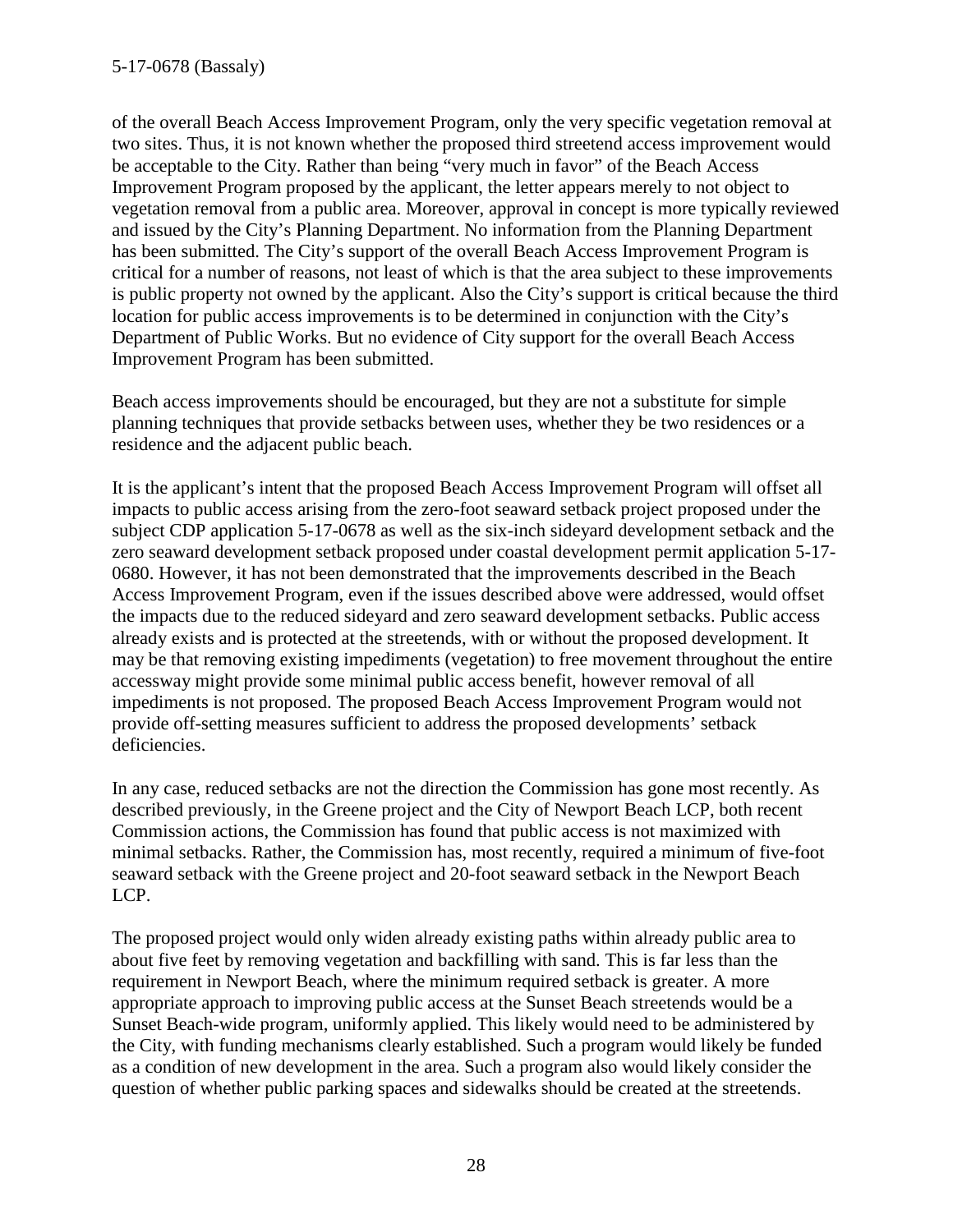However, it has not been demonstrated that such a program, even if acceptable, would adequately off-set public access impacts due to reduced setbacks. Rather, more likely, both a Sunset Beach-wide program to improve streetend public access and appropriate setbacks should be implemented. These questions are best addressed via an LCP amendment to incorporate the Sunset Beach annexation area into the City of Huntington Beach's certified LCP. In the meantime, setbacks that are consistent with the public access requirements of Chapter 3 of the Coastal Act must be implemented, as is recommended in this case.

It should also be noted that Commission staff and the applicant first discussed the possibility of improving streetend public access in conjunction with the proposed development at a meeting at the subject site on April 25, 2018. The idea was put forth by the applicant at that meeting in response to the staff report prepared for the Commission's April 13,  $2018^{16}$  hearing. Commission staff agreed to consider such a proposal if developed, with no further commitments. As described above, the proposal is insufficient to offset public access impacts arising from the proposed project's lack of an appropriate seaward setback. Although first mentioned at the April 25 meeting, no public access improvement proposal was submitted until Commission staff contacted the applicant's representative on June 29, 2018. The Beach Access Improvement Program was then submitted to Commission staff via email on July 5, 2018 (Exhibit 4).

As proposed, the project would not maximize public access as required by Section 30210 of the Coastal Act. In addition, Coastal Act Section 30221 requires that oceanfront land suitable for recreational use shall be protected for recreational use. With expected future sea level rise, the area of sandy public beach will decrease and, consequently demand will increase. The proposed project will not protect land suitable for recreational use (the sandy public beach area), inconsistent with Section 30221. Finally, the proposed project will not balance the competing demands of public use and privacy in a manner that emphasizes public recreation and access, as is required by Section 30214 of the Coastal Act. Therefore, as proposed, the project is inconsistent with Sections 30210, 30221, and 30214 of the Coastal Act. However, if the proposed residence were setback a minimum of five (5) feet from the seaward property line, some of the pressure due to the public/private interface described above could be reduced. A minimum five-foot structural setback from the seaward property line would allow the applicant to conduct routine maintenance on the structure from within the private property lines, without encroaching onto public beach area. Additionally, a five-foot seaward setback would provide space that could provide a degree of privacy for residents of the proposed structure. Moreover, the effects of the "self-imposed" buffer would also be reduced.

Therefore, the Commission imposes **Special Condition 1**, which requires that the proposed development be setback a minimum of five feet from the seaward property line on both the ground floor and all upper levels (including balconies), and that prior to the issuance of the permit, the applicant submit revised plans reflecting these required changes, for review and approval by the Executive Director. Ground-level decks would be allowed in the setback area. The Commission further finds that an even greater setback than required by **Special Condition 1** may be appropriate, and that this issue should be carefully evaluated as part of the future LCP amendment to incorporate this annexed area into the City's LCP. In this case, imposition of a

<span id="page-28-0"></span> $\overline{a}$ <sup>16</sup> The project was postponed from the April 2018 meeting prior to the hearing at the request of the applicant in order for the applicant to prepare a response to the staff recommendation.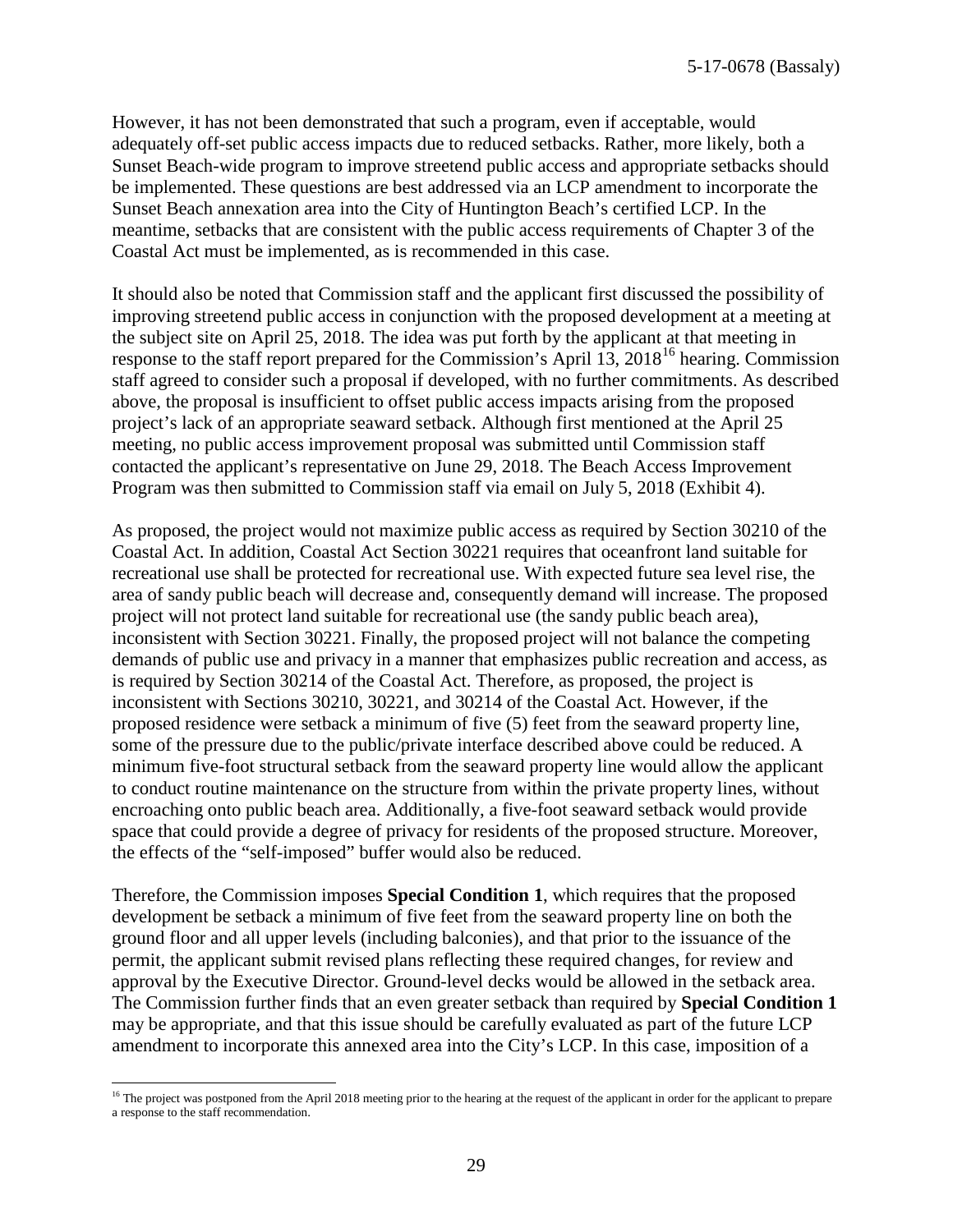minimum five-foot setback from the seaward property line should be considered the minimum setback necessary to allow for normal construction, repair and maintenance activities of the residence on site to occur on the applicant's property without requiring encroachment into public beach, provide a minimum privacy buffer, avoid the appearance of privatization of the public sandy beach area, and generally help to minimize potential conflicts between private property owners and members of the public visiting Sunset Beach. Only as conditioned, can the proposed development be found to be consistent with the public access and recreation policies of Chapter 3 of the Coastal Act.

# **Encroachments**

The Coastal Act requires that public access and recreation be maximized. The subject site is located adjacent to a wide, sandy public beach. Vertical public access to the public beach in front of the site is available approximately 90 feet southeast (downcoast) of the subject site at the end of  $10^{th}$  Street and approximately 60 feet northwest (upcoast) of the site, at the end of  $11^{th}$  Street. Lateral public access along the wide sandy beach is available seaward of the oceanfront property line at the subject site. (**Exhibit 1**, Vicinity Map and Aerial Photo). All existing encroachments seaward of the property line (including deck, steps and wood fence) are proposed to be removed with the proposed development. In order to assure that the existing seaward encroachments are removed as proposed by the applicant, the Commission imposes **Special Condition 2** which requires that the removal of the encroachments be carried out as proposed.

The proposed development, as conditioned by Special Conditions 1 and 2, will not adversely affect the public's ability to gain access to, and/or to use the coast and nearby recreational facilities. Furthermore, as conditioned to require waiver of future shoreline protection (**Special Condition 3**), approval of the proposed development further ensures protection of coastal public access by avoiding potentially significant adverse impacts to the beach which are generally known to occur with placement of shoreline protective devices on or near the beach. (See discussion above.) Therefore, the proposed development, as conditioned, conforms to Section 30210 of the Coastal Act. As required by Section 30604(c) of the Coastal Act, the Commission hereby finds that the proposed development, as conditioned, is in conformity with the public access and public recreation policies of Chapter 3 of the Coastal Act.

# **D. WATER QUALITY**

Section 30230 of the Coastal Act states:

*Marine resources shall be maintained, enhanced, and where feasible, restored. Special protection shall be given to areas and species of special biological or economic significance. Uses of the marine environment shall be carried out in a manner that will sustain the biological productivity of coastal waters and that will maintain healthy populations of all species of marine organisms adequate for long-term commercial, recreational, scientific, and educational purposes.* 

Section 30231 of the Coastal Act states:

*The biological productivity and quality of coastal waters, streams, wetlands, estuaries, and lakes appropriate to maintain optimum populations of marine organisms and for the*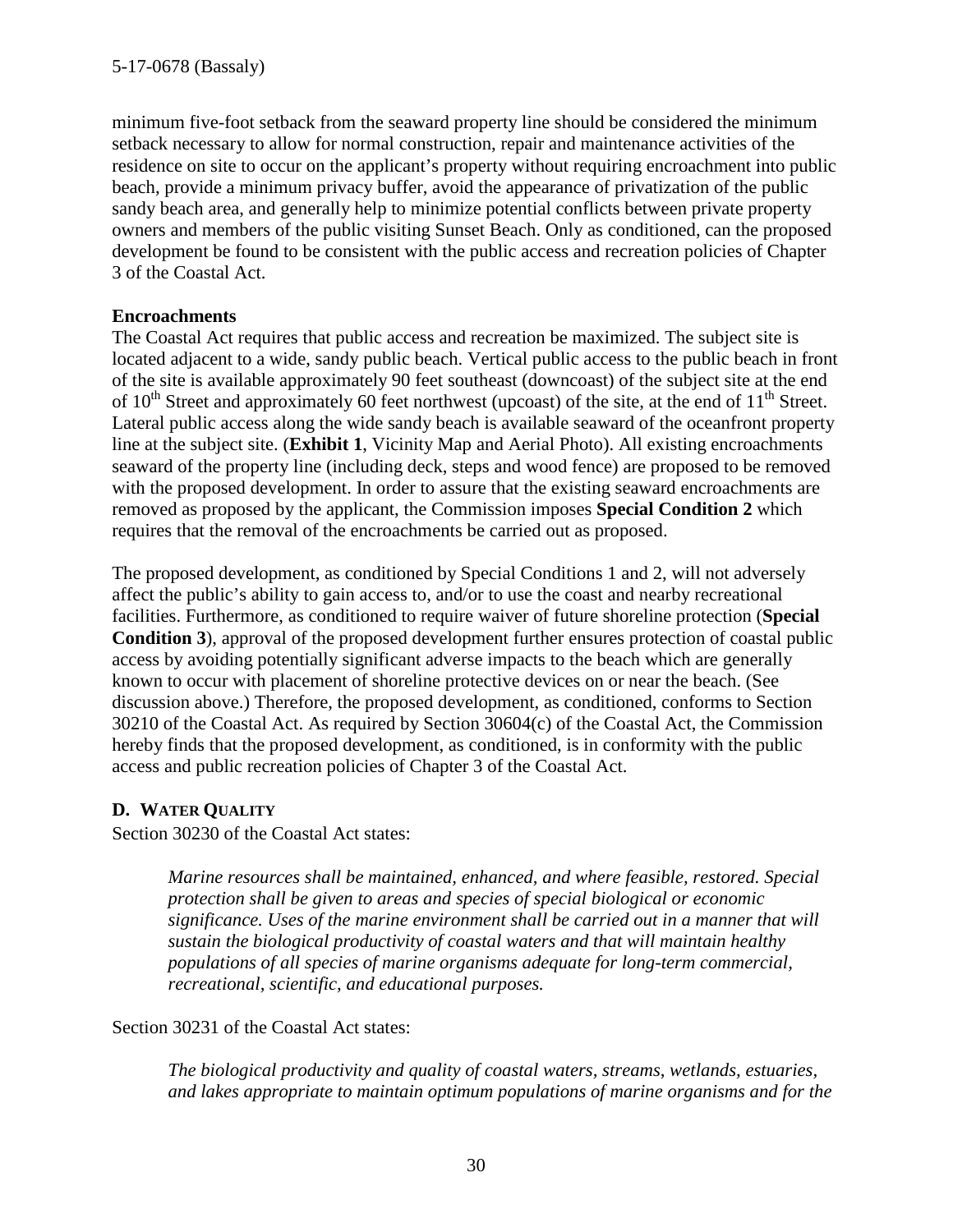*protection of human health shall be maintained and, where feasible, restored through, among other means, minimizing adverse effects of waste water discharges and entrainment, controlling runoff, preventing depletion of ground water supplies and substantial interference with surface waterflow, encouraging waste water reclamation, maintaining natural vegetation buffer areas that protect riparian habitats, and minimizing alteration of natural streams.* 

The proposed development has the potential for construction and post-construction discharge of polluted runoff from the project site into coastal waters, either directly or via the community's storm drains, which ultimately flow to the sea. The applicant is proposing measures to address these water quality concerns, including directing sideyard drainage to two sediment basins.

Special **Condition 4** requires the project to conform to the site drainage plan as proposed. (**Exhibit 3**). In addition, the Commission imposes **Special Condition 5** which identifies construction related measures to be incorporated into the project during construction. By incorporating these water quality protection measures into the proposed development, as conditioned, the project minimizes the effect of construction and post-construction activities on the marine environment. Therefore, the Commission finds that the proposed development, as conditioned, conforms to Sections 30230 and 30231 of the Coastal Act regarding the protection of water quality to promote the biological productivity of coastal waters and to protect human health.

#### **E. DEVELOPMENT**

The development is located within an existing developed area and is compatible with the character and scale of the surrounding area. However, the proposed project raises concerns that future development of the project site potentially may result in a development which is not consistent with the Chapter 3 policies of the Coastal Act. Section 30610(a) of the Coastal Act provides that certain improvements to existing single-family homes do not require a coastal development permit, subject to Section 13250 of the Commission's regulations, which lists certain improvements to single-family structures that require a coastal development permit because they involve a risk of adverse environmental effect, including those improvements to a structure that is located on a beach  $(13250(b)(1))$ . The Commission finds that exemption from coastal development permit requirements for certain improvements to existing single-family homes per section 30610(a) does not apply to the proposed single-family structure because it is located on a beach. Thus, to assure that future improvements are consistent with the Chapter 3 policies of the Coastal Act, the Commission finds that it is necessary to impose **Special Condition 6** prohibiting the construction of future improvements to the proposed single-family structure without first obtaining an amendment to this permit or a new coastal development permit. Therefore, as conditioned, the development conforms to the Chapter 3 policies of the Coastal Act.

# **F. DEED RESTRICTION**

To ensure that any prospective future owners of the property are made aware of the applicability of the conditions of this permit, the Commission imposes **Special Condition 9**, requiring that the property owner record a deed restriction against the property, referencing all of the above special conditions of this permit and imposing them as covenants, conditions and restrictions on the use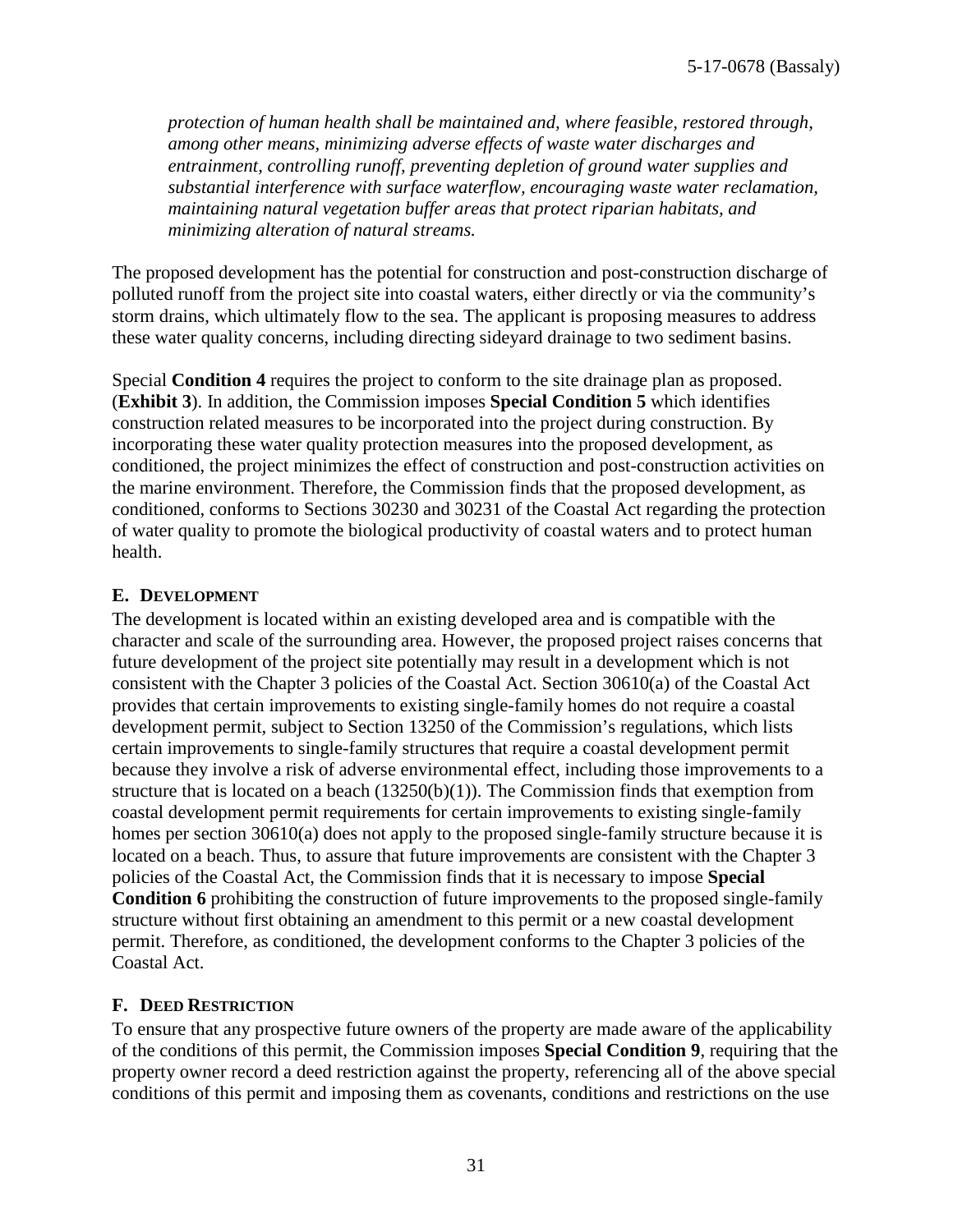and enjoyment of the property. Thus any prospective future owner will receive actual notice of the restrictions and/or obligations imposed on the use and enjoyment of the land including the risks of the development and/or hazards to which the site is subject, and the Commission's immunity from liability. Therefore, the Commission finds that the proposed development, as conditioned, conforms to the Coastal Act by ensuring that any successors-in-interest have proper actual notice, recorded against the subject parcel, of the proposed development's required mitigation measures that mitigate the development's impacts on coastal resources.

# **G. LOCAL COASTAL PROGRAM**

Coastal Act section 30604(a) states that, prior to certification of a local coastal program ("LCP"), a coastal development permit must be issued upon a finding that the proposed development is in conformity with Chapter 3 of the Act and that the permitted development will not prejudice the ability of the local government to prepare an LCP that is in conformity with Chapter 3. Orange County's LCP for Sunset Beach was effectively certified in 1982 and updated in 1992. However, Sunset Beach was annexed into the City of Huntington Beach effective August 2011. This annexation terminated the County's LCP permitting jurisdiction for the area. The Sunset Beach annexation area has not yet been incorporated into the City of Huntington Beach certified LCP. Thus, there is not currently an effective certified LCP for Sunset Beach and, therefore, the Chapter 3 policies of the Coastal Act provide the standard of review for coastal development permits in the area. The previously certified Sunset Beach LCP may be used as guidance as appropriate. As conditioned, the proposed development is consistent with the Chapter 3 policies of the Coastal Act. Approval of the project, as conditioned, will not prejudice the ability of the local government to prepare an LCP that is in conformity with the provisions of Chapter 3 of the Coastal Act.

# **H. CALIFORNIA ENVIRONMENTAL QUALITY ACT (CEQA)**

Section 13096(a) of the Commission's regulations requires Commission approval of Coastal Development Permit applications to be supported by a finding showing the application, as conditioned by any conditions of approval, to be consistent with any applicable requirements of the California Environmental Quality Act (CEQA). Section 21080.5(d)(2)(A) of CEQA prohibits a proposed development from being approved if there are feasible alternatives or feasible mitigation measures available which would substantially lessen any significant adverse effect which the activity may have on the environment.

The City of Huntington Beach is the lead agency responsible for CEQA review. The City determined that the project qualifies for a CEQA exemption. Typically projects are exempt from CEQA pursuant to section 15303(a) of the CEQA Guidelines when they consist of construction of one single-family residence located within an urbanized residential zone. As conditioned, there are no additional feasible alternatives or additional feasible mitigation measures available which will substantially lessen any significant adverse impact the activity would have on the environment. Therefore, the Commission finds that the proposed project, as conditioned to mitigate the identified possible impacts, is consistent with CEQA and the policies of the Coastal Act.